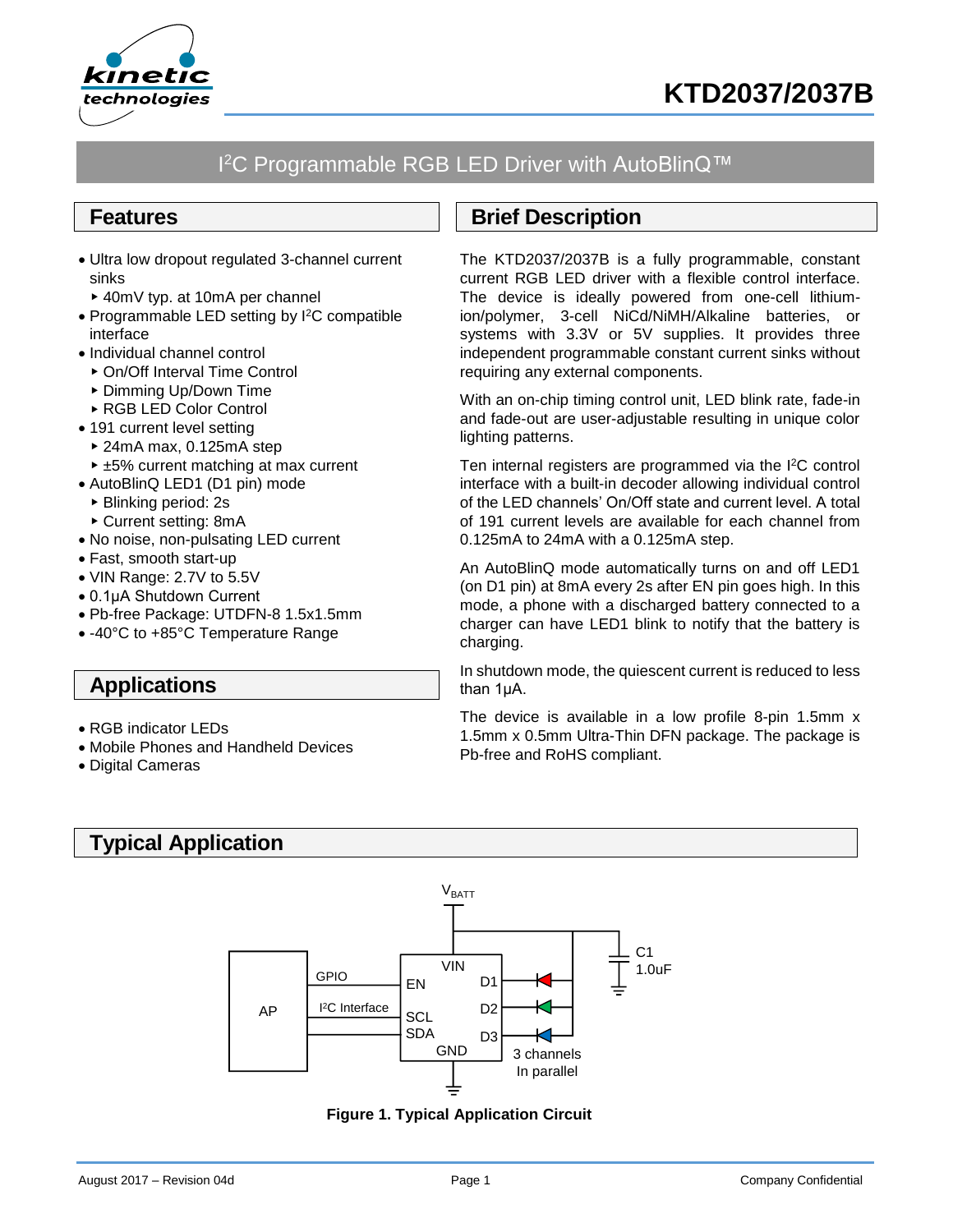

# **Typical Application (continued)**



**Figure 2. Application Circuit with External Charger and VBUS Detection**

<span id="page-1-0"></span>

**Figure 3. Application Circuit with Internal Charger IC Status Detection**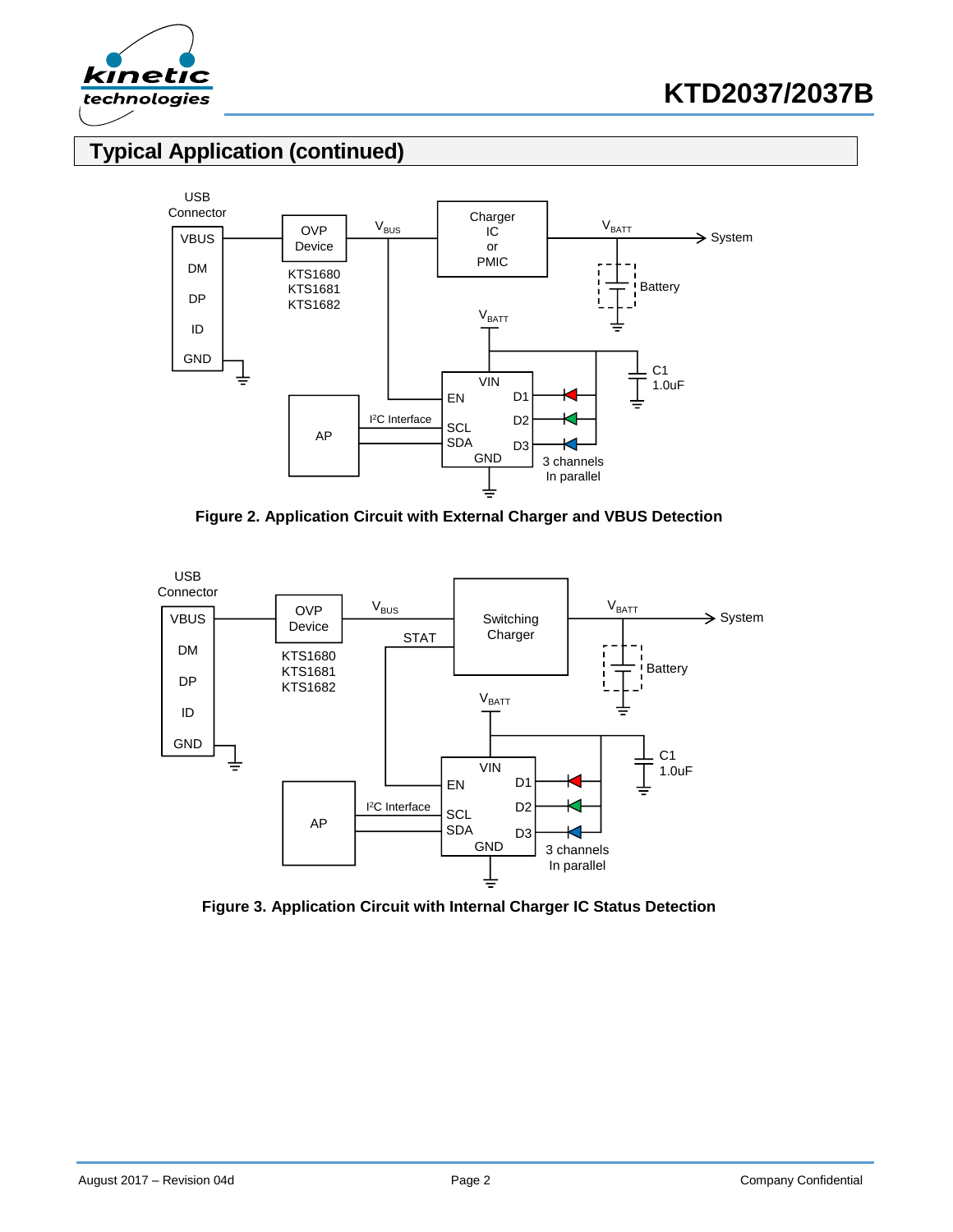



# **Pin Descriptions**

| Pin# | <b>Name</b>    | <b>Function</b>                                                                                                                                              |
|------|----------------|--------------------------------------------------------------------------------------------------------------------------------------------------------------|
| 1    | EN             | AutoBlinQ mode enable input pin.<br>For KTD2037B only, the leakage current can be reduced further by<br>disabling I <sup>2</sup> C interface when EN is low. |
| 2    | D <sub>3</sub> | Regulated output current sink D3. Current level and ON/OFF selections<br>are controlled by serial interface.                                                 |
| 3    | D <sub>2</sub> | Regulated output current sink D2. Current level and ON/OFF selections<br>are controlled by serial interface.                                                 |
| 4    | D <sub>1</sub> | Regulated output current sink D1. Current level and ON/OFF selections<br>are controlled by serial interface.                                                 |
| 5    | <b>VIN</b>     | Input power for the IC.                                                                                                                                      |
| 6    | <b>SCL</b>     | Clock of the I <sup>2</sup> C interface.                                                                                                                     |
| 7    | <b>SDA</b>     | Data of the I <sup>2</sup> C interface.                                                                                                                      |
| 8    | <b>GND</b>     | Ground pin.                                                                                                                                                  |

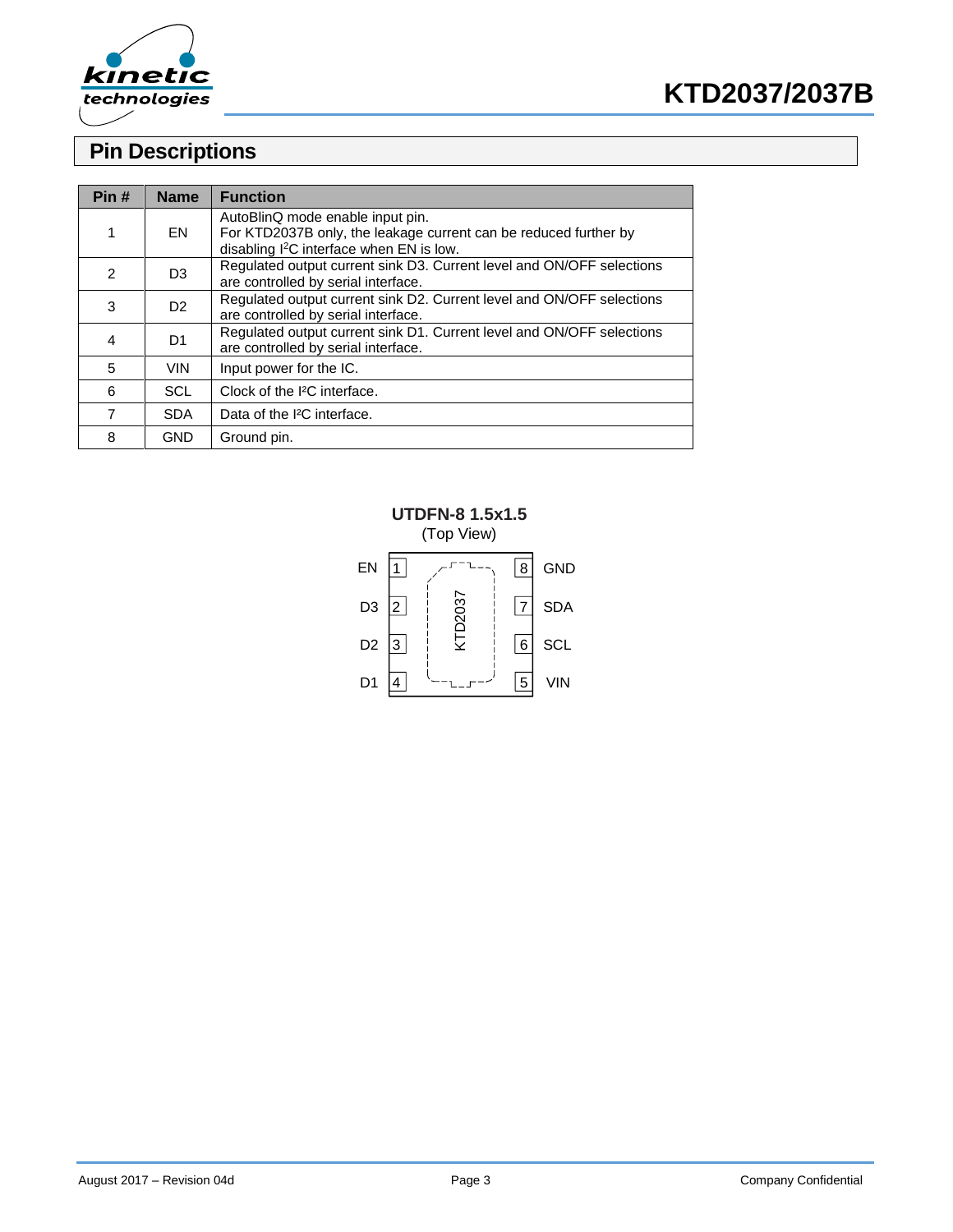

# **Absolute Maximum Ratings<sup>1</sup>**

#### $(T_A = 25^{\circ}C$  unless otherwise noted)

| <b>Symbol</b>      | <b>Description</b>                               | Value                 | <b>Units</b> |
|--------------------|--------------------------------------------------|-----------------------|--------------|
| <b>VIN, D2, D3</b> | Input voltage, Output pins                       | $-0.3$ to 6.0         | V            |
| EN                 | Enable Control pin                               | $-0.3$ to 6.0         |              |
| SCL, SDA, D1       | Control Interface pins and D1 sink pin           | $-0.3$ to $VIN + 0.3$ | v            |
| ТJ                 | <b>Operating Temperature Range</b>               | $-40$ to 150          | °C           |
| Ts                 | Storage Temperature Range                        | $-65$ to 150          | °C           |
| T <sub>LEAD</sub>  | Maximum Soldering Temperature (at leads, 10 sec) | 300                   | °C           |
| VESD               | HBM electrical static discharge                  | 2.0                   | kV           |

# **Thermal Capabilities**

| Symbol                | <b>Description</b>                                    | Value   | <b>Units</b>  |  |  |
|-----------------------|-------------------------------------------------------|---------|---------------|--|--|
| <b>UTDFN1.5x1.5-8</b> |                                                       |         |               |  |  |
| $\theta$ JA           | Thermal Resistance – Junction to Ambient <sup>2</sup> | 190     | $\degree$ C/W |  |  |
| $P_D$                 | Maximum Power Dissipation at $T_A \leq 25^{\circ}C$   | 0.526   | W             |  |  |
| $\Delta P_D$ /°C      | Derating Factor Above $T_A = 25^{\circ}C$             | $-5.26$ | $mW$ /°C      |  |  |

## **Ordering Information**

| <b>Part Number</b> | <b>IOUT max</b><br>Per channel | $l^2C$ Input<br><b>Active</b> | Marking <sup>3</sup> | <b>Operating</b><br><b>Temperature</b> | Package         |
|--------------------|--------------------------------|-------------------------------|----------------------|----------------------------------------|-----------------|
| KTD2037EWE-TR      | 24 <sub>m</sub> A              | $EN = High or$<br>Low         | <b>IJYYZ</b>         | $-40^{\circ}$ C to $+85^{\circ}$ C     | UTDFN-8 1.5x1.5 |
| KTD2037BEWE-TR     | 24mA                           | $EN = High$                   | <b>HWYYZ</b>         | $-40^{\circ}$ C to $+85^{\circ}$ C     | UTDFN-8 1.5x1.5 |

<sup>1.</sup> Stresses above those listed in Absolute Maximum Ratings may cause permanent damage to the device. Functional operation at conditions other than the operating conditions specified is not implied. Only one Absolute Maximum rating should be applied at any one time.

<sup>2.</sup> Junction to Ambient thermal resistance is highly dependent on PCB layout. Values are based on thermal properties of the device when soldered to an EV board.

<sup>3.</sup> "YYZ" is the date code and assembly code.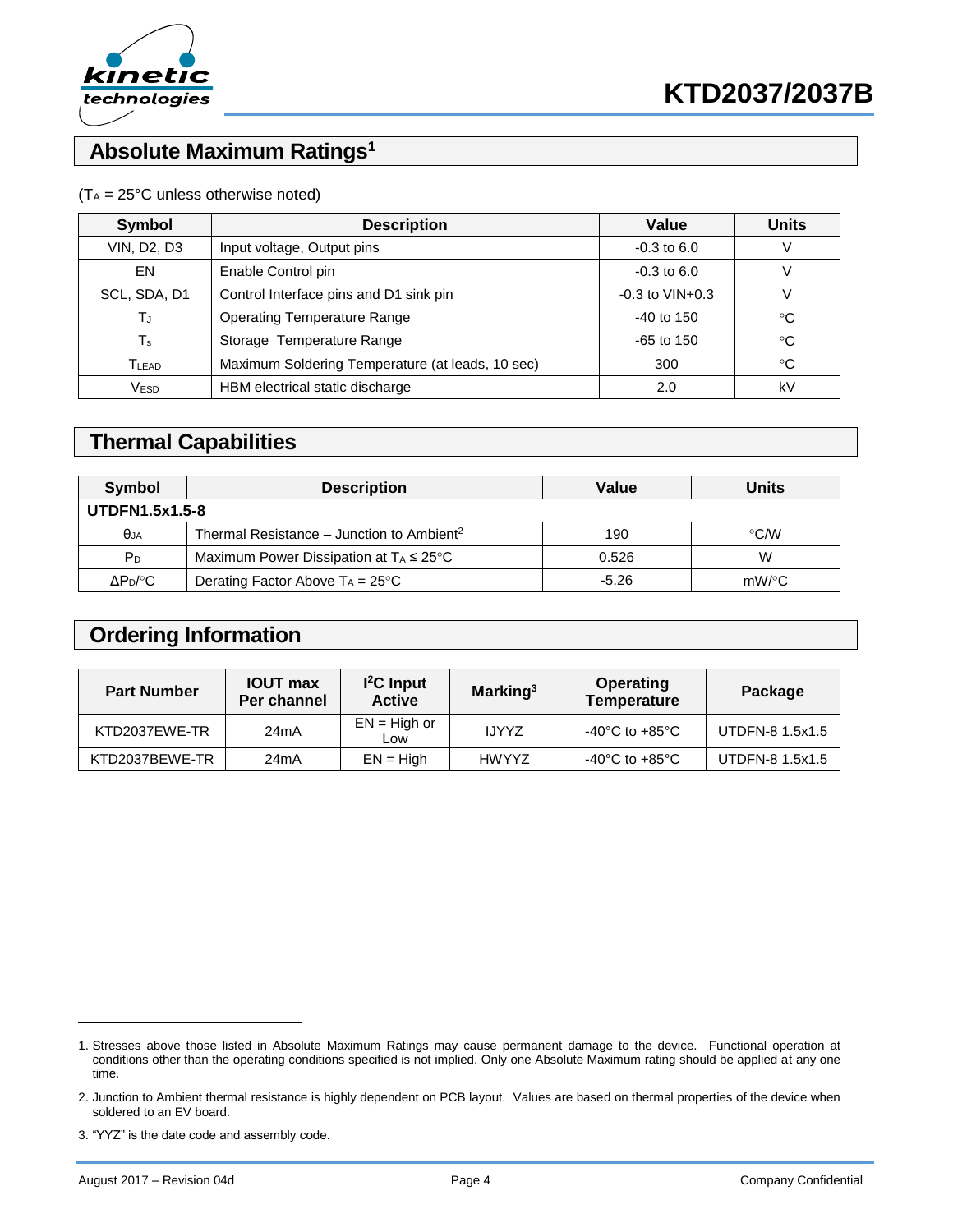

## **Electrical Characteristics<sup>4</sup>**

Unless otherwise noted, the Min and Max specs are applied over the full operation temperature range of –40°C to +85°C, while *Typ* values are specified at room temperature (25°C). VIN = 3.6V.

| Symbol              | <b>Description</b>                                                                             | <b>Conditions</b>                                                              | Min      | <b>Typ</b> | <b>Max</b> | <b>Units</b> |
|---------------------|------------------------------------------------------------------------------------------------|--------------------------------------------------------------------------------|----------|------------|------------|--------------|
| <b>Power Supply</b> |                                                                                                |                                                                                |          |            |            |              |
| $V_{IN}$            | Input operating range                                                                          |                                                                                | 2.7      |            | 5.5        | $\vee$       |
| V <sub>D</sub> MIN  | Sink pin (Dx) dropout voltage (90% of<br>nominal current)                                      | All Channels set to 20mA,<br>$VIN = 3.6V$                                      |          | 75         | 120        | mV           |
|                     | Output current accuracy                                                                        | All Channels set to 20mA,<br>$VIN = 3.6V$                                      | $-5.0$   |            | $+5.0$     | $\%$         |
| <b>I</b> sink       |                                                                                                | All channels set 0.125mA,<br>$VIN = 3.6V$                                      | $-5.0$   |            | $+5.0$     | $\%$         |
|                     | Output current matching                                                                        | l <sub>D</sub> - lavg  max / lavg<br>All Channels set to 20mA,<br>$VIN = 3.6V$ | $-5.0$   |            | 5.0        | $\%$         |
| I <sub>IN</sub>     |                                                                                                | All Channels set to 20mA,<br>$VIN = 3.6V$                                      |          | 300        |            |              |
|                     | IC supply Current                                                                              | 1 Channel set to 20mA<br>Other channels OFF                                    |          | 260        |            | $\mu$ A      |
| $\overline{a}$      | IC quiescent Current                                                                           | Device on.<br>All LEDs OFF, $Reg4 = 0$                                         |          | 190        |            | $\mu$ A      |
| <b>I</b> SHDN       | Shutdown current                                                                               | $V_{IN} = 5.5V$<br>$EN = GND$ (shutdown)                                       |          | 0.1        | 1.0        | μA           |
|                     | Control and I <sup>2</sup> C-Compatible Pin Voltage Specifications (EN, SCL, SDA) <sup>5</sup> |                                                                                |          |            |            |              |
| $V_{IL}$            | Input Logic Low Threshold                                                                      | SDA, SCL, EN                                                                   |          |            | 0.4        | $\vee$       |
| V <sub>IH</sub>     | Input Logic High Threshold                                                                     | SDA, SCL, EN                                                                   | 1.2      |            |            | $\vee$       |
|                     | I <sup>2</sup> C-Compatible Timing Specifications (SCL, SDA), see Figure 1                     |                                                                                |          |            |            |              |
| t1                  | <b>SCL (Clock Period)</b>                                                                      |                                                                                | 2.5      |            |            | μS           |
| t <sub>2</sub>      | Data In Setup Time to SCL High                                                                 |                                                                                | 100      |            |            | ns           |
| $t_3$               | Data Out Stable After SCL Low                                                                  |                                                                                | $\Omega$ |            |            | ns           |
| $t_4$               | SDA Low Setup Time to SCL Low (Start)                                                          |                                                                                | 100      |            |            | ns           |
|                     | <b>Thermal Shutdown</b>                                                                        |                                                                                |          |            |            |              |
| $T_{J-TH}$          | IC junction thermal shutdown threshold                                                         |                                                                                |          | 140        |            | $^{\circ}C$  |
|                     | IC junction thermal shutdown hysteresis                                                        |                                                                                |          | 15         |            | $\circ$ C    |

<sup>4.</sup> KTD2037/2037B is guaranteed to meet performance specifications over the –40°C to +85°C operating temperature range by design, characterization and correlation with statistical process controls.

<sup>5.</sup> SCL and SDA must be glitch-free in order for proper brightness control to be realized.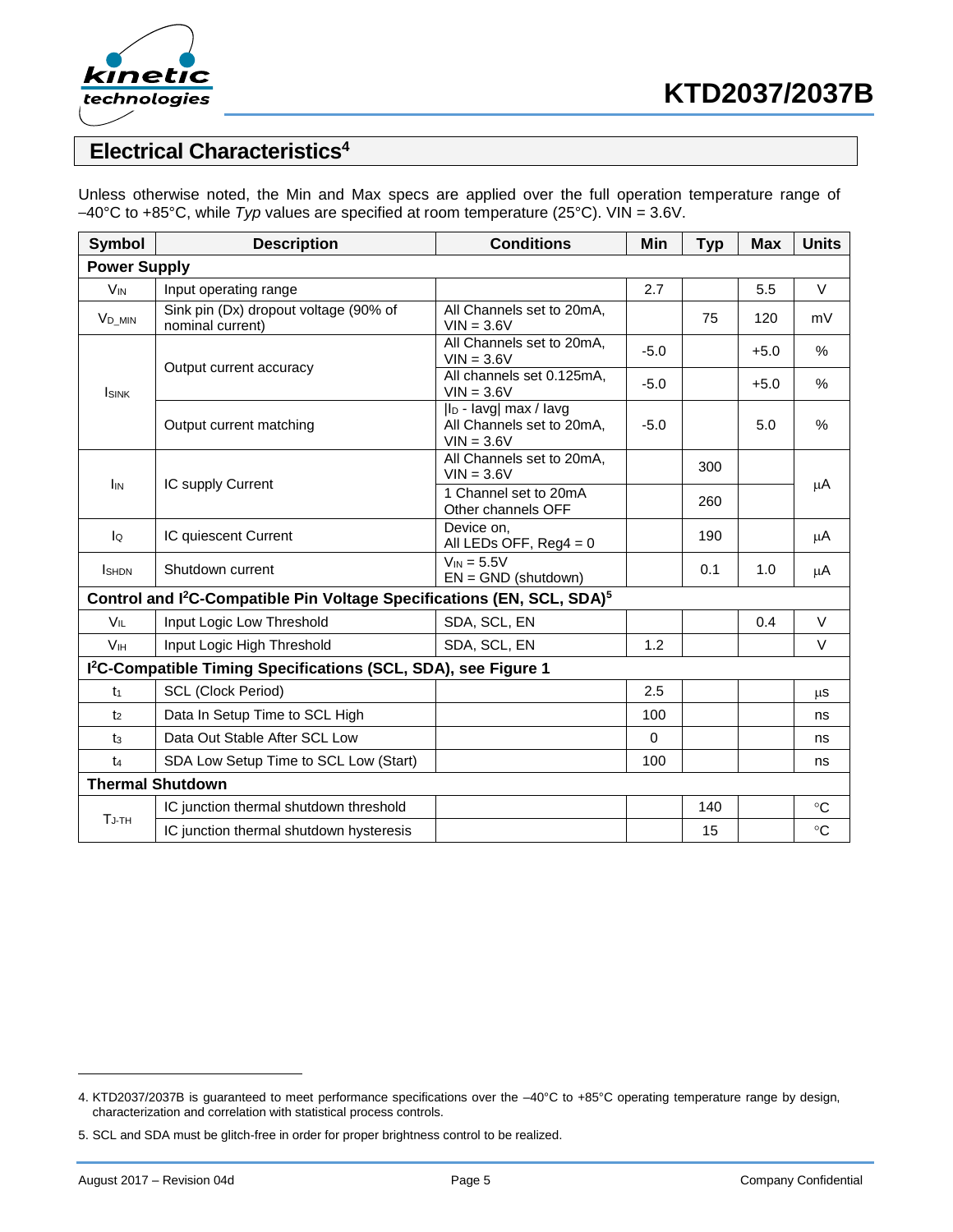





**Figure 4. I <sup>2</sup>C Compatible Interface Timing**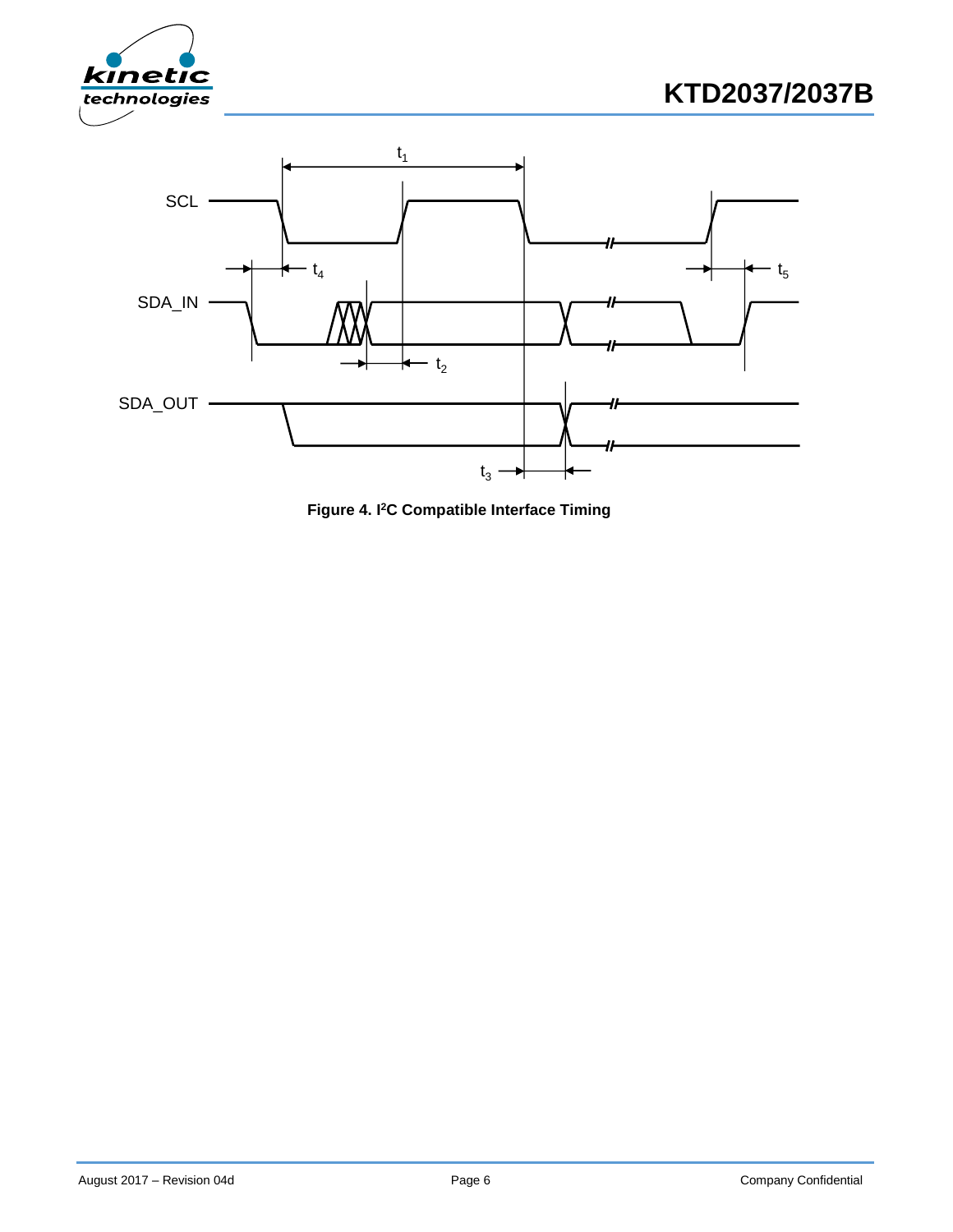



## **Functional Block Diagram**



## **Functional Description**

The KTD2037/2037B is a 3-channel output current sink device, offering constant current regulation with high efficiency and ultralow internal voltage drop. High integration and small size makes it ideal for driving RGB LEDs from a one-cell lithium-ion/polymer battery. With a supply voltage range of 2.7V to 5.5V, KTD2037/2037B is equally suitable for 3- or 4-cell NiCd/NiMH/Alkaline devices or systems with 3.3V or 5V supplies.

The KTD2037/2037B can be programmed via an I<sup>2</sup>C compatible interface. It is programmable control to 192step current levels for all the current sinks, and individual control the On/Off states of the output channels.

KTD2037 SDA and SCL input pins are active when EN pin is high or low whereas the KTD2037B EN input pin must be high for the I<sup>2</sup>C interface to be enabled. When KTD2037B EN pin is low, the I<sup>2</sup>C interface is disabled (not possible to write to registers) and the AutoBlinQ mode is disabled.

#### **LED Current Programming**

The individual channel brightness is controlled by the LEDx Iout registers Reg 6 to Reg 8. Each channel has a dedicated 8-bit register for setting the current value. The LED channel current is constant, non-pulsing, except when it is being ramped-up and down.

The ramp up and down are automatically generated using a PWM scheme where the duty cycle is continuously changing (either increasing or decreasing) to provide a smooth LED current transition between the ON and OFF states. The ramp times, for rise and fall, are separately programmable through an internal Ramp register Reg 5 with 4 bits for rise and 4 bits for fall. The ramping can be configured to linear or quasi-logarithmic/s-curve by setting register Reg 1 bit 7 to 1 or 0 respectively.

Flashing LEDs can be performed by programming the time period (Tflash) between two consecutive flashes in the Flash Period register Reg 1. Two Flash On Timer 1/2 registers, Reg 2 and Reg 3, allow to set the LED on time as a percentage of the Flash period. The on time (Ton), shown in [Figure 2,](#page-1-0) includes the ramp-up Trise and the full on time. Two timer registers are available to support two or more LEDs to flash independently.

Each channel can be configured to timer1 or timer2 with the Channel Control register Reg 4.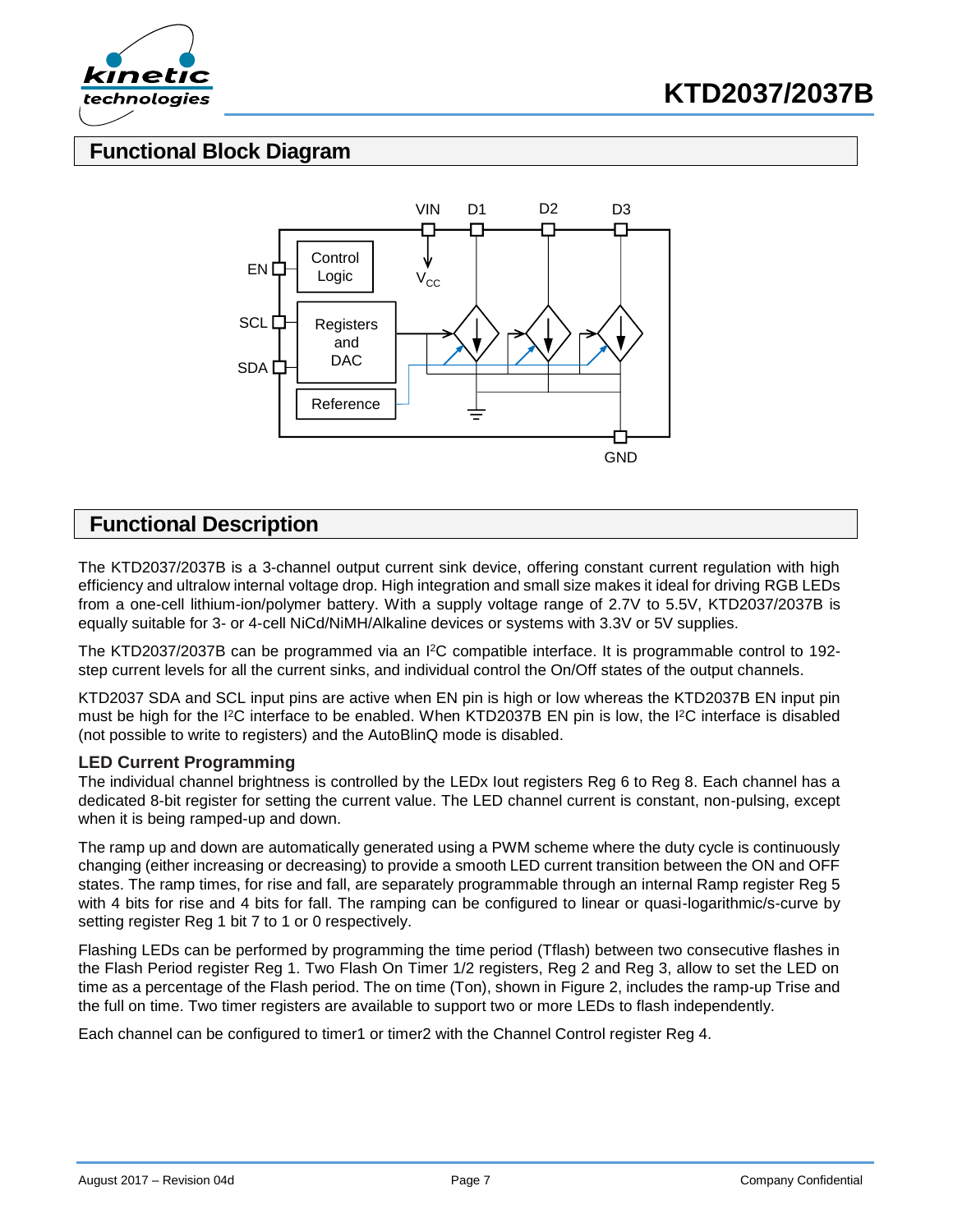





**Figure 5. Channel Timing Diagram**

### <span id="page-7-0"></span>**Timer Slot Control**

The timing diagrams for the four time slots are illustrated below.



**Figure 6. Timer Slot Timing Diagram**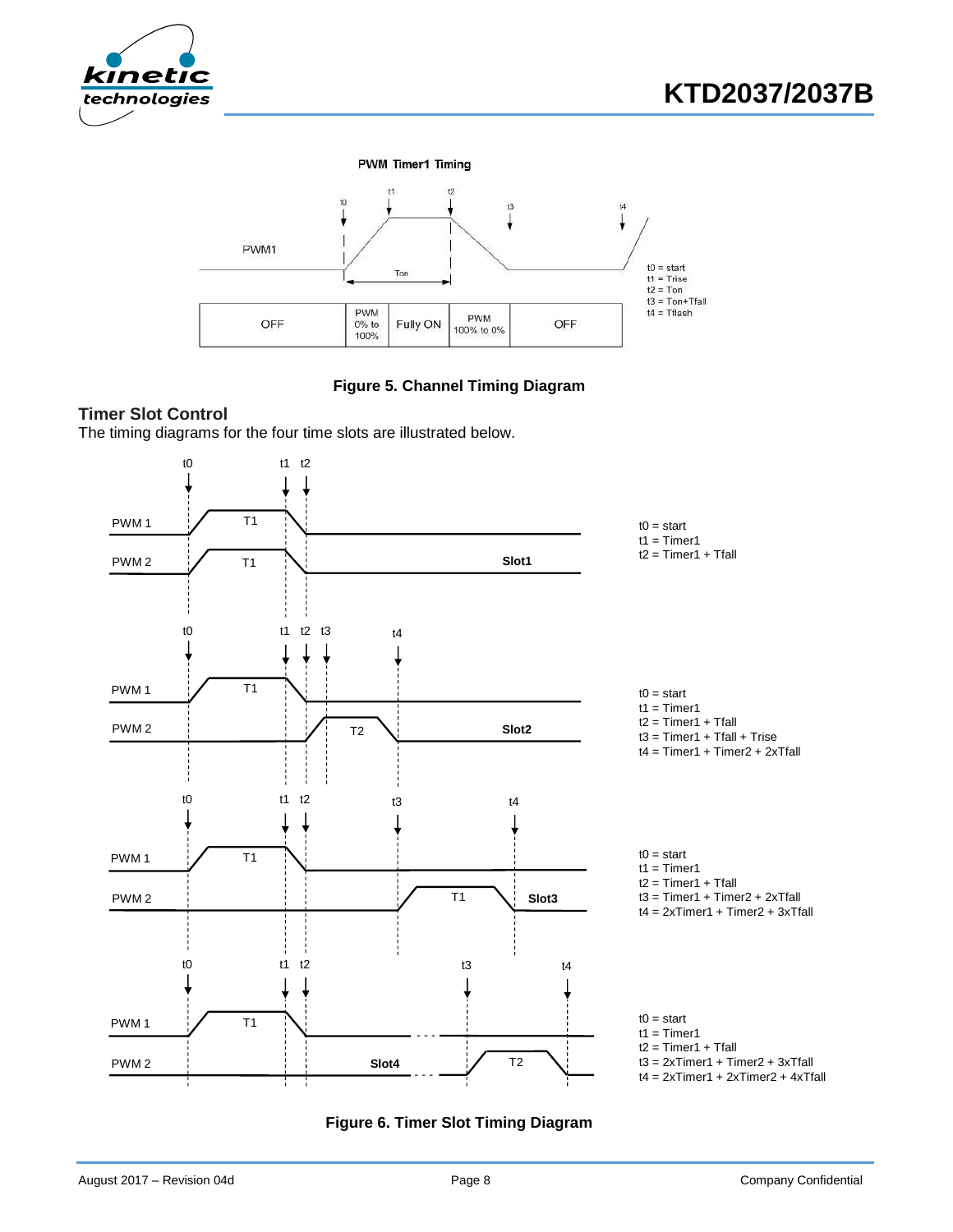

# **KTD2037/2037B**



**Figure 7. Timer Slot2 Example**\*





\*Programming these patterns requires to write to several registers and therefore involves multiple I<sup>2</sup>C commands.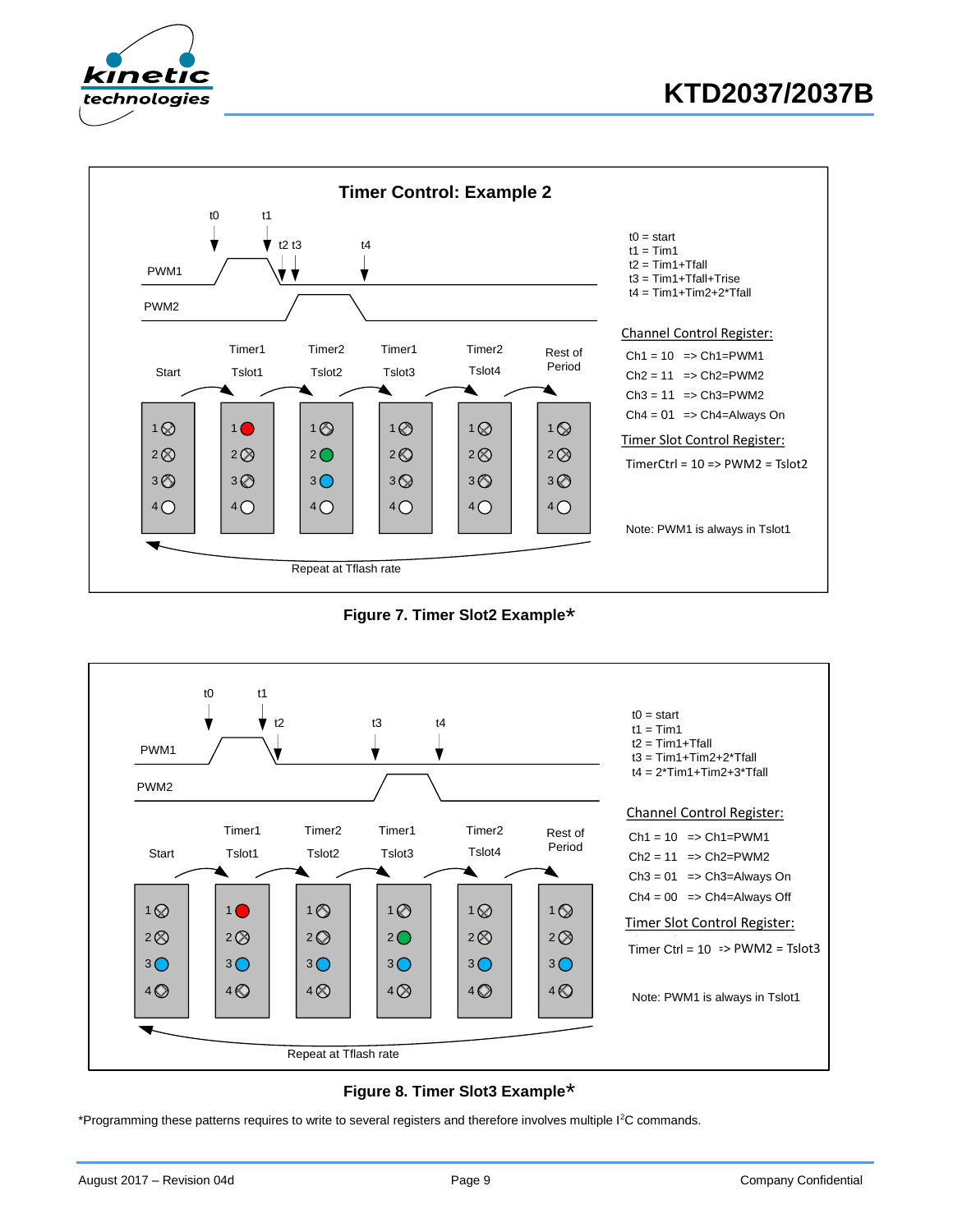



Each channel can be assigned to one of the 2 time slots, or always OFF or always ON. The Timer Slot Control register bits define the timing of the second PWM waveform.

The Duty Cycle of each flash waveform is set by the timer and can be set with 8-bit resolution (256 steps) between 0 and 100%. The period of the flash repetition rate can also be set with a 7-bit resolution up to 8 seconds (256ms steps starting at 64ms). The Flash repetition period is the same for all outputs. If the programmed total time of the Timers exceed the Flash repetition rate then the PWM2 slot will be terminated and the Timers reset to start position. This may cause the PWM2 signal to be instantly reduced to zero.

#### **Rise/Fall Times**

The Ramp-Up and Ramp-Down can be linear or S-shaped profile. The S-shape is the default. The ramp-up transitions from 0% to 100% of the Iset value (ON state) and ramp-down to 0% (OFF state).

#### **LED Basic Control**

The brightness setting of each channel is internally controlled by 48 current units of 0.5mA. Output current resolution is increased to an effective 0.125mA steps by interpolation based time division multiplexing (similar to PWM) by a digital interpolator and works on the 2 LSB units of the current setting.

The Stay-Alive/Control Enable Bits are used to permit the Flash pattern to continue or be a one-shot.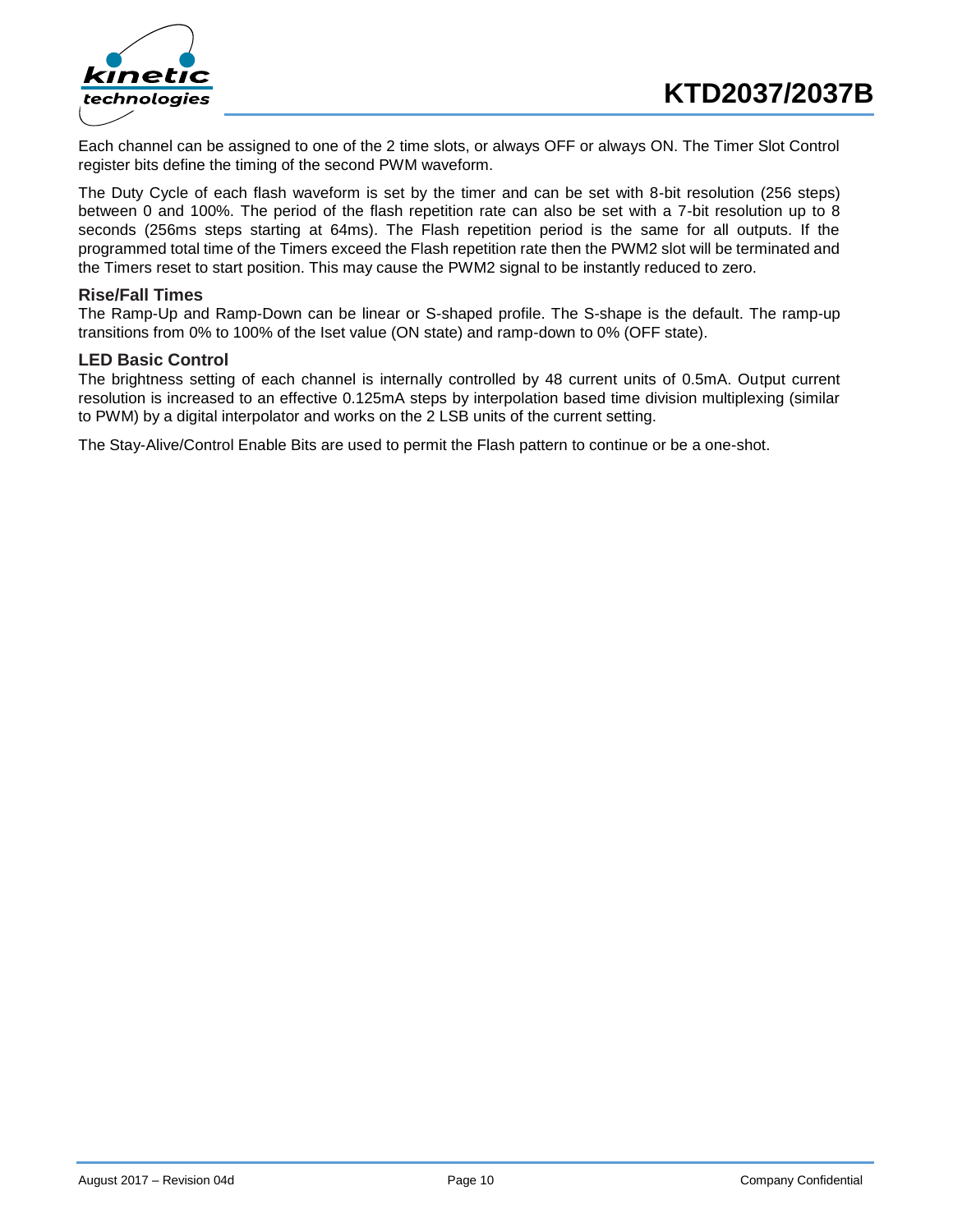

# **KTD2037/2037B**

## **Table 1. Register Map**

|               | Reg # | <b>Name</b>                  | <b>Reset Values (hexa)</b> |           | <b>Reset/Control: Reg 0</b> |
|---------------|-------|------------------------------|----------------------------|-----------|-----------------------------|
|               | 0     | Register/Control             | x00                        | $O$ (LSB) | Timer Slot Control /        |
|               | 1     | <b>Flash Period</b>          | X00                        | 1         | <b>Reset Control</b>        |
|               | 2     | Flash On Time1               | X81                        | 2         | Reset/Offset Cancel         |
|               | 3     | Flash On Time2               | x01                        | 3         |                             |
|               | 4     | <b>Channel Control</b>       | x82                        | 4         | <b>EN Ctrl</b>              |
| Register Bank | 5     | Ramp Rate                    | x00                        | 5         |                             |
|               | 6     | <b>LED1</b> $I_{\text{OUT}}$ | X3F                        | 6         | Rise/Fall Scaling           |
|               | 7     | LED2 $I_{OUT}$               | x9F                        | 7 (MSB)   | Reserved (Test only)        |
|               | 8     | LED3 $IOUT$                  | x9F                        |           |                             |
|               | 9     | AutoBlinQ                    | <b>xAF</b>                 |           |                             |

| <b>Reset/Control: Reg 0</b> |                            |  |  |
|-----------------------------|----------------------------|--|--|
| O(LSB)                      | Timer Slot Control /       |  |  |
|                             | Reset Control              |  |  |
| 2                           | <b>Reset/Offset Cancel</b> |  |  |
| R                           | <b>FN Ctrl</b>             |  |  |
| 4                           |                            |  |  |
| 5                           |                            |  |  |
| 6                           | <b>Rise/Fall Scaling</b>   |  |  |
| 7 (MSB)                     | Reserved (Test only)       |  |  |

|                               | <b>Flash Period: Reg 1</b>    | Flash On Time1: Reg 2 |                               |  | Flash On Time2: Reg 3 |                               |  |
|-------------------------------|-------------------------------|-----------------------|-------------------------------|--|-----------------------|-------------------------------|--|
| O(LSB)                        |                               | 0                     |                               |  | 0                     |                               |  |
| $\mathbf{1}$                  |                               | $\mathbf{1}$          |                               |  | 1                     |                               |  |
| $\overline{2}$                | Flash<br>Period               | $\overline{2}$        |                               |  | $\overline{2}$        |                               |  |
| 3                             |                               | 3                     | <b>PWM1 Timer</b>             |  | 3                     | PWM2 Timer                    |  |
| 4                             |                               | 4                     | Percentage of Period          |  | 4                     | Percentage of Period          |  |
| 5                             |                               | 5                     |                               |  | 5                     |                               |  |
| 6                             |                               | 6                     |                               |  | 6                     |                               |  |
| 7 (MSB)                       | $\overline{7}$<br>Ramp Linear |                       | $\overline{7}$                |  |                       |                               |  |
| <b>Channel Control: Reg 4</b> |                               | Ramp Rate: Reg 5      |                               |  |                       | LED1 I <sub>OUT</sub> : Reg 6 |  |
| O(LSB)                        |                               | 0                     | <b>Trise</b>                  |  | 0                     |                               |  |
| 1                             | LED1 Enable/Timer1/2          | 1                     |                               |  | 1                     |                               |  |
| $\overline{2}$                |                               | $\overline{2}$        |                               |  | 2                     | I <sub>OUT</sub>              |  |
| 3                             | LED2 Enable/Timer1/2          | 3                     |                               |  | 3                     | 0.125mA to                    |  |
| 4                             | LED3 Enable/Timer1/2          | 4                     |                               |  | 4                     | 24mA                          |  |
| 5                             |                               | 5                     | Tfall                         |  | 5                     | in 0.125mA steps              |  |
| 6                             | Device Enable                 | 6                     |                               |  | 6                     |                               |  |
| 7 (MSB)                       | Not Used                      | $\overline{7}$        |                               |  | 7                     |                               |  |
|                               |                               |                       |                               |  |                       |                               |  |
|                               | LED2 I <sub>OUT</sub> : Reg 7 |                       | LED3 I <sub>OUT</sub> : Reg 8 |  |                       | AutoBlinQ: Reg 9              |  |
| O(LSB)                        |                               | 0                     |                               |  | $\mathbf 0$           | Enable AutoBlinQ Mode         |  |

| O(LSB)  |                                                                         | 0 |  | 0                | Enable AutoBlinQ Mode          |   |          |      |
|---------|-------------------------------------------------------------------------|---|--|------------------|--------------------------------|---|----------|------|
|         | $I_{\text{OUT}}$<br>0.125mA to<br>24 <sub>m</sub> A<br>in 0.125mA steps |   |  |                  | $1*$                           |   |          |      |
|         |                                                                         |   |  |                  |                                |   |          | $1*$ |
|         |                                                                         |   |  |                  | $I_{\text{OUT}}$<br>0.125mA to |   |          |      |
|         |                                                                         |   |  |                  | 24mA                           | 4 | Not used |      |
|         |                                                                         |   |  | in 0.125mA steps |                                |   |          |      |
| 6       |                                                                         |   |  |                  | 6                              |   | 6        |      |
| 7 (MSB) |                                                                         |   |  |                  | Auto Started (Read only)       |   |          |      |

Note \*: The two bits Reg9 [2:1] must be always 1. **Register Description**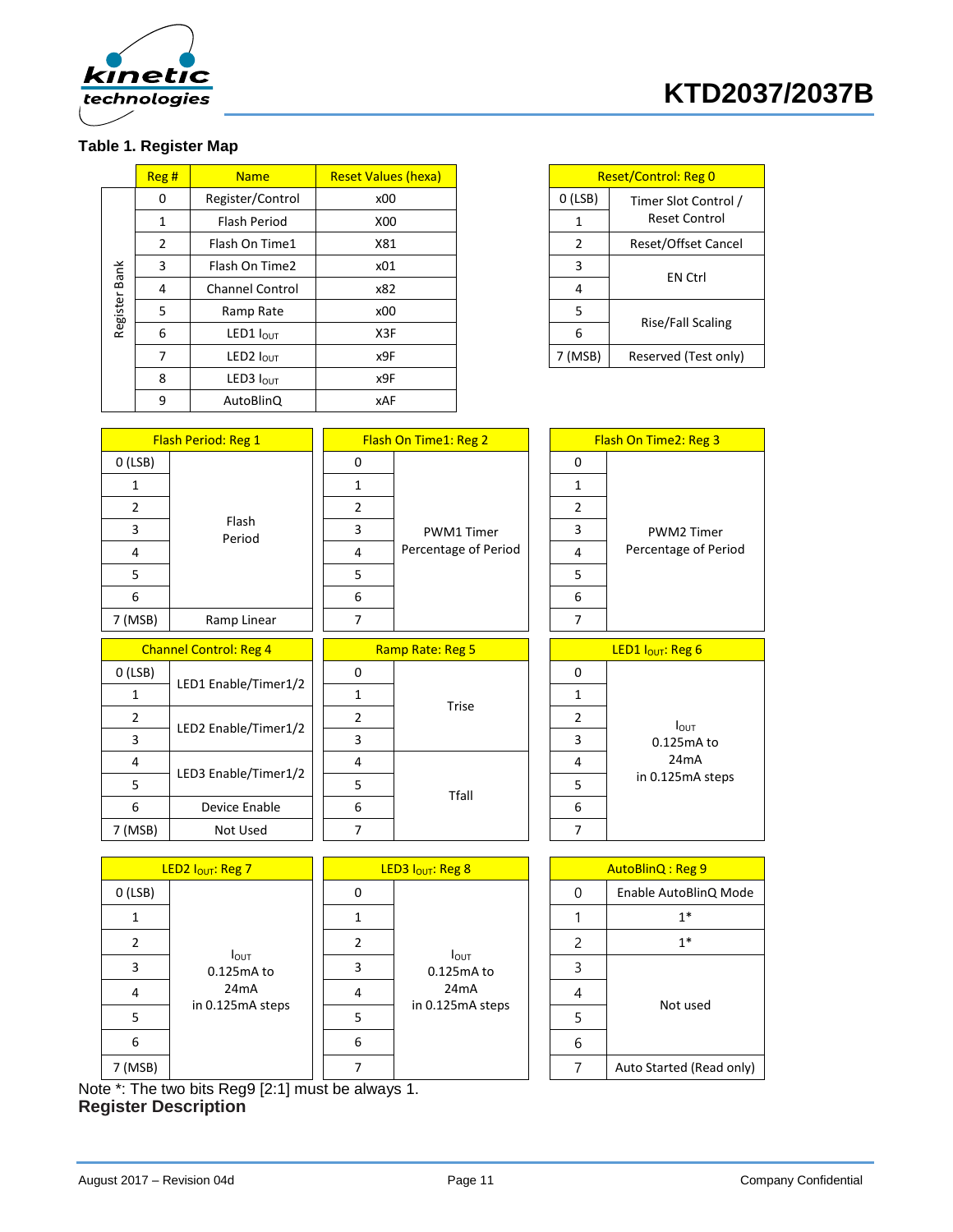

## **Reg0 EN/RST**

#### **Reg0 [2:0] Timer Slot Control / Reset Control**

|          | <b>TCtrl / Reset Modes</b> |    |                            |  |  |  |  |
|----------|----------------------------|----|----------------------------|--|--|--|--|
|          | Reg0[2:0]                  |    | Function                   |  |  |  |  |
| D2       | D1                         | D0 |                            |  |  |  |  |
| $\Omega$ | 0                          | 0  | <b>TCtrl: Tslot1</b>       |  |  |  |  |
| O        | 0                          | 1  | <b>TCtrl: Tslot2</b>       |  |  |  |  |
| ი        | 1                          | U  | <b>TCtrl: Tslot3</b>       |  |  |  |  |
| 0        | 1                          | 1  | <b>TCtrl: Tslot4</b>       |  |  |  |  |
| 1        | O                          | U  | Do Nothing (bit cleared)   |  |  |  |  |
|          | 0                          | 1  | Reset Registers only       |  |  |  |  |
|          | 1                          | U  | Reset Main Digital only    |  |  |  |  |
|          |                            |    | <b>Reset Complete Chip</b> |  |  |  |  |

After power-up or VIN dropping below 2.7V, the device should be reset by writing Reg0 = 111 binary. All registers are then restored to their default reset values.

#### **Reg0 [4:3] Enable Control**

The device enable condition is defined by the two bits Reg0[4:3]. Four different conditions can trigger the device to turn ON depending on the SDA or SCL inputs.

|    | <b>Enable Control</b> |                            |                           |                                                        |  |  |
|----|-----------------------|----------------------------|---------------------------|--------------------------------------------------------|--|--|
|    | Reg0[4:3]             | <b>Device ON Condition</b> |                           | <b>Device Enters Shutdown Mode Condition</b>           |  |  |
| D1 | D0                    | <b>SCL</b>                 | <b>SDA</b>                |                                                        |  |  |
| 0  |                       | High                       | High                      | Either SDA or SCL goes low                             |  |  |
| 0  |                       | High                       | SDA toggling <sup>6</sup> | Either SCL goes low or SDA stops toggling <sup>6</sup> |  |  |
|    |                       | High                       | Don't care                | SCL goes low                                           |  |  |
|    |                       | Always ON                  |                           | Device always ON                                       |  |  |

#### <span id="page-11-0"></span>**Reg0 [6:5] Rise/Fall Time Scaling**

These two bits allow to scale the rise and fall time defined in Reg5 ramp rate register.

For example,  $RegO[6,5] = 01$  (2x slower scaling) and  $Reg5 = 1$ , then the rise time = 96ms x 2 = 192ms.

|           | Rise/Fall Time Scaling <sup>7</sup> |                |  |  |  |  |
|-----------|-------------------------------------|----------------|--|--|--|--|
| Reg0[6:5] |                                     |                |  |  |  |  |
| D1        | D0                                  | Scaling factor |  |  |  |  |
| 0         |                                     | 1x Normal      |  |  |  |  |
| 0         |                                     | 2x Slower      |  |  |  |  |
| 1         | ი                                   | 4x Slower      |  |  |  |  |
|           |                                     | 8x Faster      |  |  |  |  |

<sup>6.</sup> Device enters shutdown/sleep mode with a delay t<sub>SHDN</sub> (600μs typ.) after the last falling edge of SDA.

<sup>7.</sup> Bit Reg0[7] must be kept to 0 and is not used in normal operation (reserved for factory test).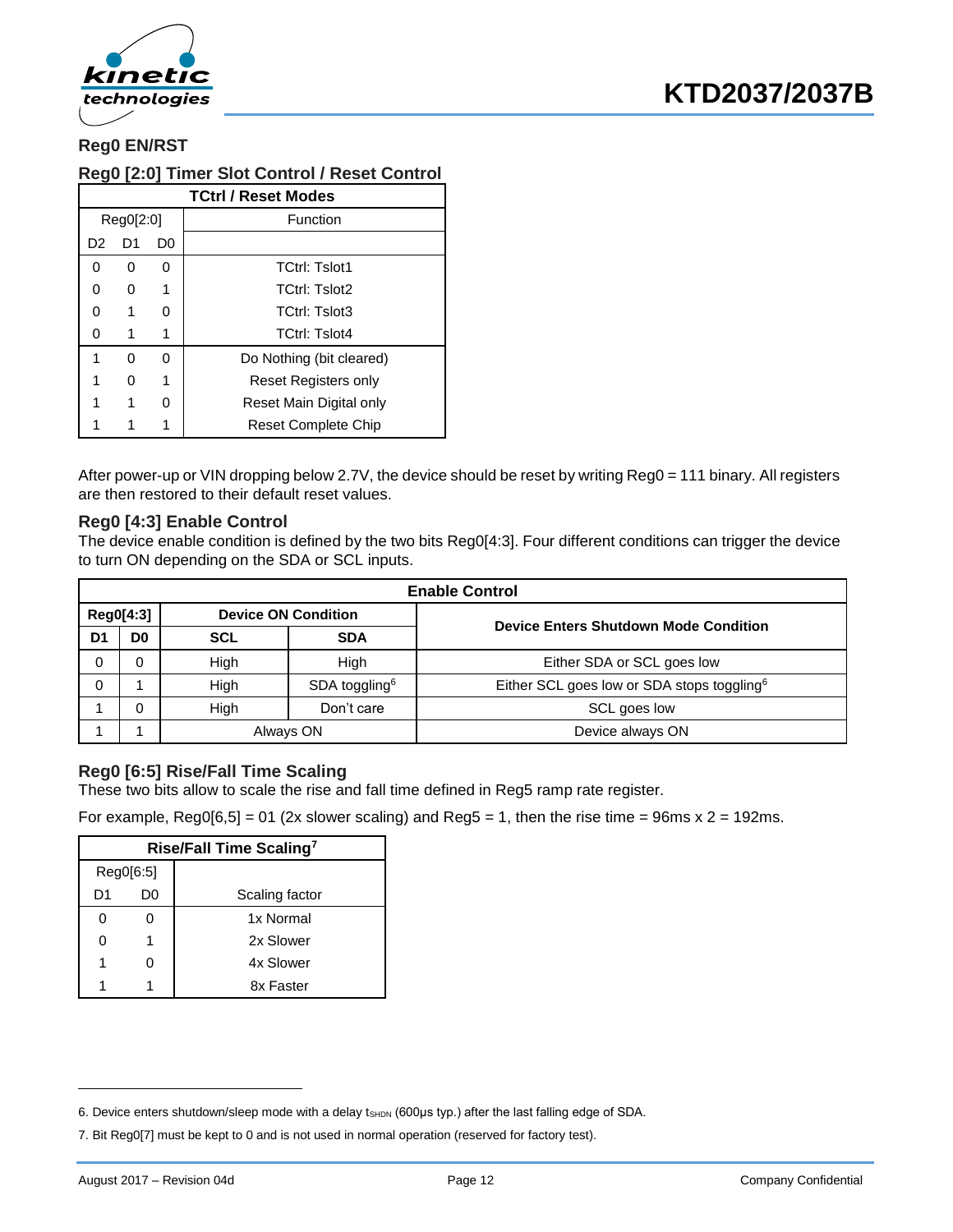



## **Reg1 Flash Period and Reg2/Reg3 ON Timer 1/2**

The three registers Reg1, Reg2 and Reg3 allow configuration of the blinking time for the two timers 1/2, associated with PWM1 and PWM2. Reg2 and Reg3 define the LED ON time as a percentage of the period defined in Reg1. The ON time (Ton) includes the ramp rise time as shown in [Figure 2.](#page-1-0)

|  |  | For example, for Reg1 = 4 and Reg2 = 5, ON timer 1 is equal to $2\%$ of 0.64s = 12.8ms |  |
|--|--|----------------------------------------------------------------------------------------|--|
|  |  |                                                                                        |  |

| Reg1[6-0] Flash Period  |               |           | Reg2/Reg3 Flash ON Timer 1/2 |               |                                |
|-------------------------|---------------|-----------|------------------------------|---------------|--------------------------------|
| <b>Dec</b>              | <b>Binary</b> | Period[s] | <b>Dec</b>                   | <b>Binary</b> | <b>Percentage of Period[%]</b> |
| $\mathbf 0$             | 0000000       | 0.128     | $\mathbf 0$                  | 00000000      | 0.0%                           |
| 1                       | 0000001       | 0.384     | 1                            | 00000001      | 0.4%                           |
| $\overline{\mathbf{c}}$ | 0000010       | 0.512     | $\boldsymbol{2}$             | 00000010      | 0.8%                           |
| 3                       | 0000011       | 0.640     | 3                            | 00000011      | 1.2%                           |
| 4                       | 0000100       | 0.768     | 4                            | 00000100      | 1.6%                           |
| 5                       | 0000101       | 0.896     | 5                            | 00000101      | 2.0%                           |
| 6                       | 0000110       | 1.024     | 6                            | 00000110      | 2.3%                           |
| $\overline{\mathbf{7}}$ | 0000111       | 1.152     | $\overline{\mathcal{I}}$     | 00000111      | 2.7%                           |
| 8                       | 0001000       | 1.28      | $\bf8$                       | 00001000      | 3.1%                           |
| $\mathsf g$             | 0001001       | 1.408     | 9                            | 00001001      | 3.5%                           |
| 10                      | 0001010       | 1.536     | 10                           | 00001010      | 3.9%                           |
| 11                      | 0001011       | 1.664     | 11                           | 00001011      | 4.3%                           |
| 12                      | 0001100       | 1.792     | 12                           | 00001100      | 4.7%                           |
| 13                      | 0001101       | 1.92      | 13                           | 00001101      | 5.1%                           |
| 111                     | 1101111       | 14.46     | 239                          | 11101111      | 93.4%                          |
| 112                     | 1110000       | 14.59     | 240                          | 11110000      | 93.8%                          |
| 113                     | 1110001       | 14.72     | 241                          | 11110001      | 94.1%                          |
| 114                     | 1110010       | 14.85     | 242                          | 11110010      | 94.5%                          |
| 115                     | 1110011       | 14.98     | 243                          | 11110011      | 94.9%                          |
| 116                     | 1110100       | 15.10     | 244                          | 11110100      | 95.3%                          |
| 117                     | 1110101       | 15.23     | 245                          | 11110101      | 95.7%                          |
| 118                     | 1110110       | 15.36     | 246                          | 11110110      | 96.1%                          |
| 119                     | 1110111       | 15.49     | 247                          | 11110111      | 96.5%                          |
| 120                     | 1111000       | 15.62     | 248                          | 11111000      | 96.9%                          |
| 121                     | 1111001       | 15.74     | 249                          | 11111001      | 97.3%                          |
| 122                     | 1111010       | 15.87     | 250                          | 11111010      | 97.7%                          |
| 123                     | 1111011       | 16.0      | 251                          | 11111011      | 98.0%                          |
| 124                     | 1111100       | 16.13     | 252                          | 11111100      | 98.4%                          |
| 125                     | 1111101       | 16.26     | 253                          | 11111101      | 98.8%                          |
| 126                     | 1111110       | 16.38     | 254                          | 11111110      | 99.2%                          |
| 127                     | 1111111       | One Shot  | 255                          | 11111111      | 99.6%                          |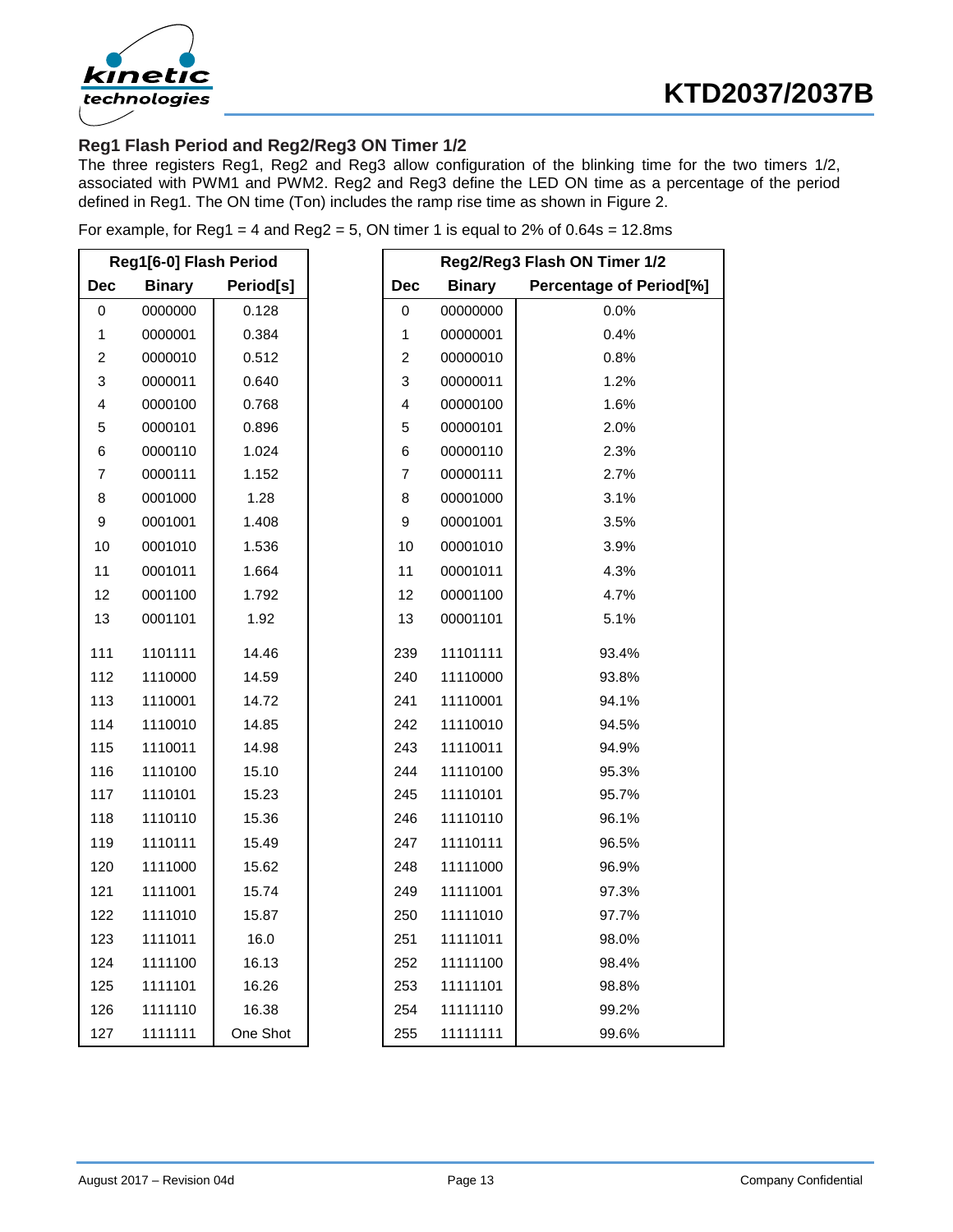

### **Reg1 [7] Ramp Linear**

The default setting, bit Reg1[7] = 0, provides with a logarithmic-like S ramp up and down curve. By setting this bit to 1, the ramp becomes a simple linear up and down waveform.

#### **Reg4 [5:0] LED Enable Control**

Register Reg4 sets the mode of each LED channel to either always ON/OFF or PWM1/PWM2.

For example Reg4 = 00000001(binary), sets LED1 ON and other channels OFF.

| LED Enable (1/2/3) |        |                  |  |  |
|--------------------|--------|------------------|--|--|
| Dec                | Binary | Function         |  |  |
|                    | 00     | Always OFF       |  |  |
| 1                  | 01     | Always ON        |  |  |
| 2                  | 10     | PWM <sub>1</sub> |  |  |
| з                  | 11     | PWM <sub>2</sub> |  |  |

#### **Reg4 [6] Device Enable**

To shutdown the device, EN pin must be low and the device enable bit Reg4[6] must be set to 0. By default, the bit is 0.

| <b>Device Enable bit</b><br>EN pin |                                   | <b>Device Mode Description</b>                                     |                                                                                                  |  |  |  |
|------------------------------------|-----------------------------------|--------------------------------------------------------------------|--------------------------------------------------------------------------------------------------|--|--|--|
|                                    | <b>Reg4</b> [6]<br><b>KTD2037</b> |                                                                    | <b>KTD2037B</b>                                                                                  |  |  |  |
| Low                                |                                   | Device off, I <sup>2</sup> C enabled                               | Device off (zero current shutdown mode),<br>$I2C$ disabled                                       |  |  |  |
| Low                                |                                   | Device on according to register setting<br>(not in AutoBlinQ mode) | Device on according to register setting but<br>I <sup>2</sup> C disabled (not in AutoBlinQ mode) |  |  |  |
| High                               |                                   | AutoBlinQ mode if Reg9[0] = 1                                      | AutoBlinQ mode if Reg9[0] = 1                                                                    |  |  |  |
| High                               |                                   | Device on according to register setting<br>(AutoBlinQ is possible) | Device on according to register setting<br>(AutoBlinQ is possible)                               |  |  |  |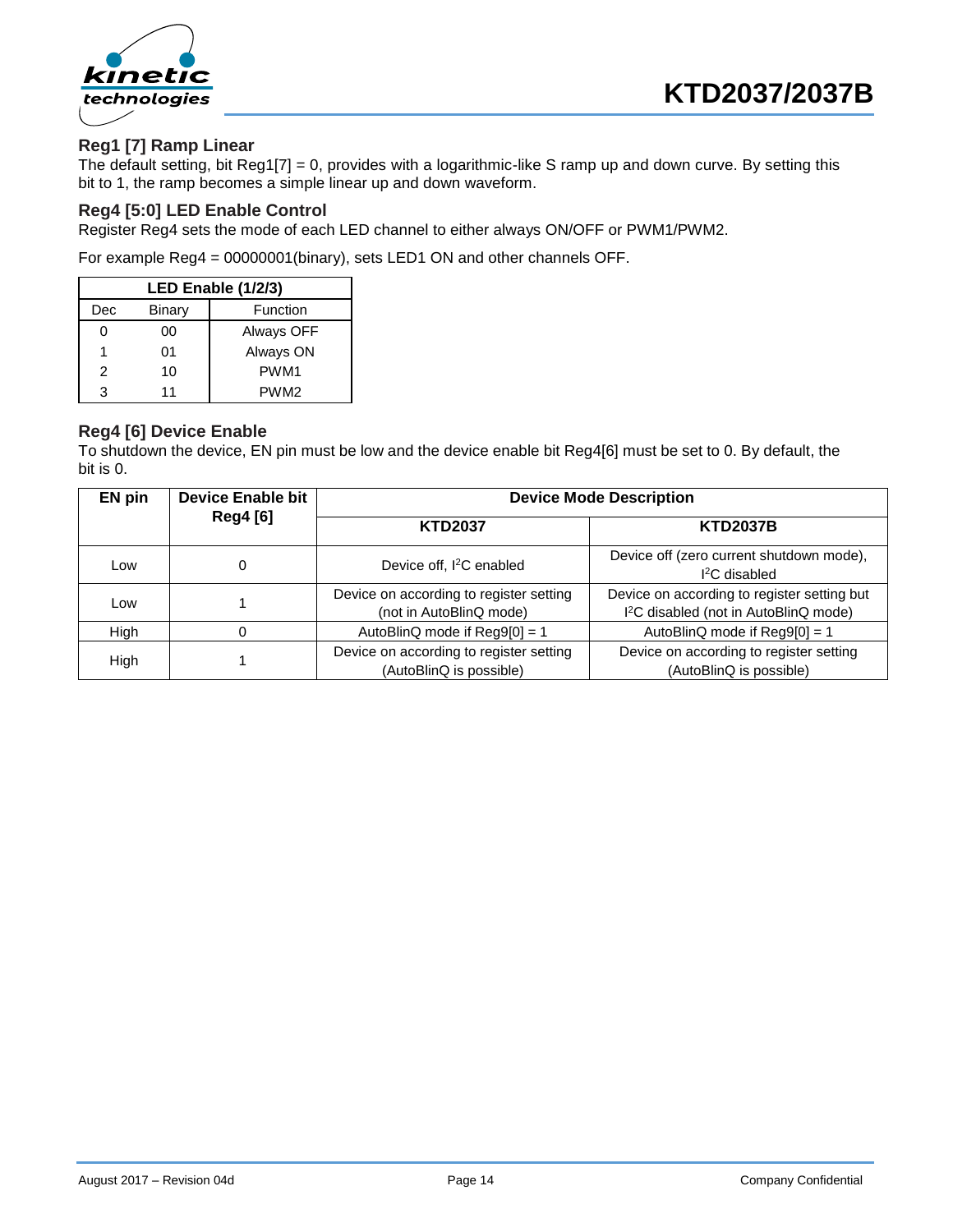



## **Reg5 Ramp Times**

The register Reg5 sets the rise and fall time durations for the LED current ramp transitioning between 0mA and the nominal current. The rise and fall ramp times are defined by 4 bits Reg5[3-0] and Reg5[7-4] respectively.

| Trise Reg5[3-0] |                   | Ramp Time [ms]            |                    |                    |                    |  |  |
|-----------------|-------------------|---------------------------|--------------------|--------------------|--------------------|--|--|
|                 | Tfall Reg5[7-4]   | Ramp Scaling <sup>8</sup> |                    |                    |                    |  |  |
| <b>Dec</b>      | <b>Binary</b>     | 00<br>1x                  | 01<br>2x<br>slower | 10<br>4x<br>slower | 11<br>8x<br>faster |  |  |
| 0               | 0000<br>(Default) | $\mathbf{2}$              | $\mathbf{2}$       | $\mathbf{2}$       | $\mathbf{2}$       |  |  |
| 1               | 0001              | 128                       | 256                | 512                | 16                 |  |  |
| $\overline{2}$  | 0010              | 256                       | 512                | 1024               | 32                 |  |  |
| 3               | 0011              | 384                       | 768                | 1536               | 48                 |  |  |
| 4               | 0100              | 512                       | 1024               | 2048               | 64                 |  |  |
| 5               | 0101              | 640                       | 1280               | 2560               | 80                 |  |  |
| 6               | 0110              | 768                       | 1536               | 3072               | 96                 |  |  |
| 7               | 0111              | 896                       | 1792               | 3584               | 112                |  |  |
| 8               | 1000              | 1024                      | 2048               | 4096               | 128                |  |  |
| 9               | 1001              | 1152                      | 2304               | 4608               | 144                |  |  |
| 10              | 1010              | 1280                      | 2560               | 5120               | 160                |  |  |
| 11              | 1011              | 1408                      | 2816               | 5632               | 176                |  |  |
| 12              | 1100              | 1536                      | 3072               | 6144               | 192                |  |  |
| 13              | 1101              | 1664                      | 3328               | 6656               | 208                |  |  |
| 14              | 1110              | 1792                      | 3584               | 7168               | 224                |  |  |
| 15              | 1111              | 1920                      | 3840               | 7680               | 240                |  |  |

For example, Reg5 = 4 and Reg  $0[6,5] = 0$  (1x ramp scaling), the rise time is equal to 512ms.

<sup>8.</sup> There is only one Tramp Scaling register for both the rise and fall times.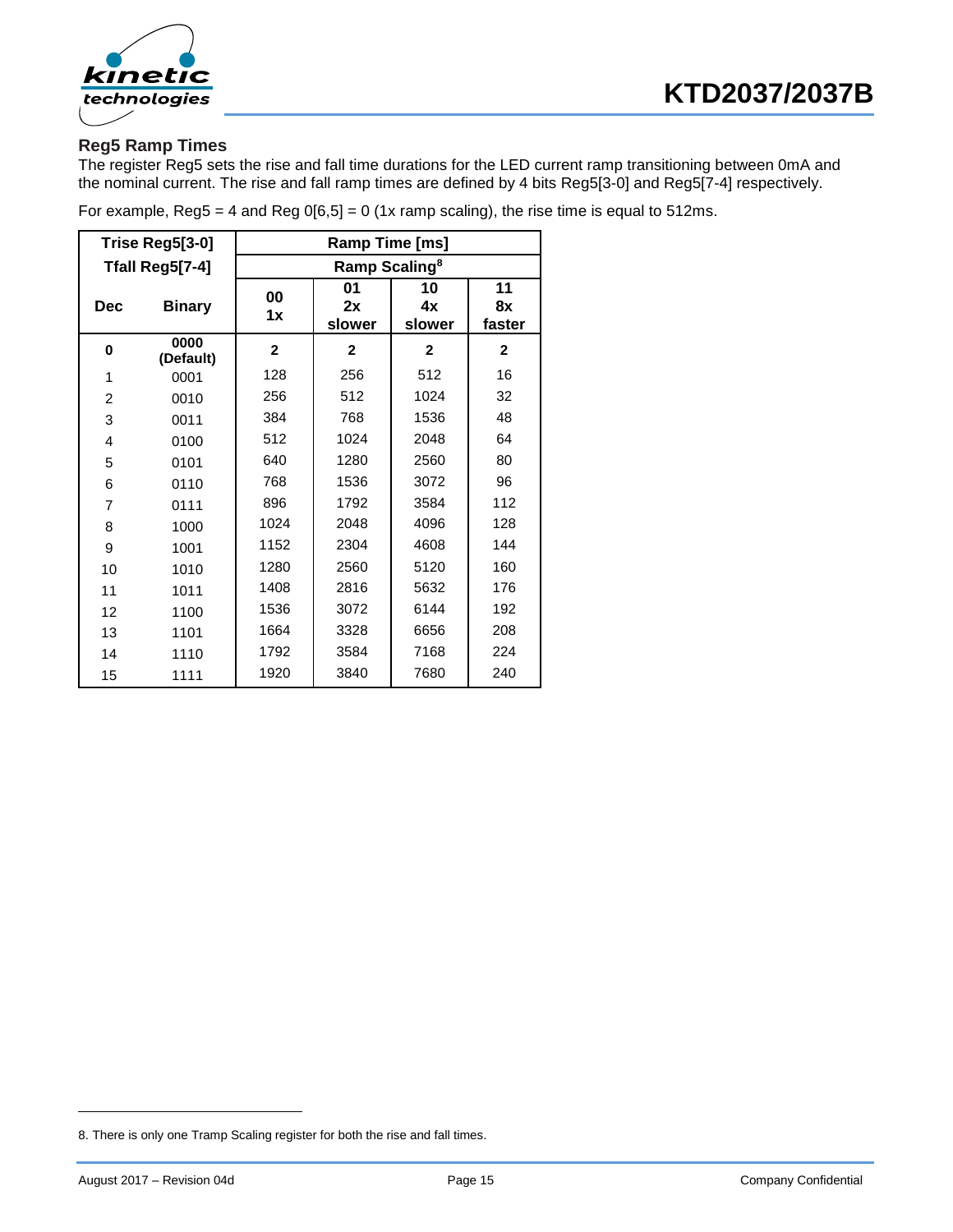

## **Reg6, Reg7, Reg8 LED Current Setting**

Registers Reg6 to Reg8 define the LED current setting for the channels D1 to D3 respectively. The LED current can be programmed with 192 steps between 0.125mA minimum and 24mA maximum.

For example, 24mA is set by the code BF hexadecimal (191 decimal, 1011 1111 binary) or any higher code value. 10mA current is set by the code 4F hexadecimal (79 decimal, 0100 1111 binary)

| lout<br>(mA) | Data<br><b>Dec</b>    | Data<br>Hexa     | Bit 7        | Bit 6        | Bit 5       | Bit 4        | Bit 3            | Bit 2        | Bit 1            | Bit 0 <sup>9</sup> |
|--------------|-----------------------|------------------|--------------|--------------|-------------|--------------|------------------|--------------|------------------|--------------------|
| 0.125        | $\Omega$<br>(default) | 00h<br>(default) | $\mathbf 0$  | $\mathbf 0$  | $\mathbf 0$ | 0            | $\mathbf 0$      | 0            | $\pmb{0}$        | 0                  |
| 0.25         | $\mathbf{1}$          | 01h              | $\mathbf 0$  | 0            | $\mathbf 0$ | 0            | $\mathbf 0$      | $\mathbf 0$  | 0                | $\mathbf{1}$       |
| 0.38         | $\overline{2}$        | 02h              | $\pmb{0}$    | $\pmb{0}$    | 0           | 0            | $\mathbf 0$      | 0            | 1                | $\pmb{0}$          |
| 0.50         | 3                     | 03h              | $\pmb{0}$    | $\mathbf 0$  | $\pmb{0}$   | $\pmb{0}$    | $\boldsymbol{0}$ | $\pmb{0}$    | 1                | $\mathbf{1}$       |
|              |                       |                  |              |              |             |              |                  |              |                  |                    |
|              |                       |                  |              |              |             |              |                  |              |                  |                    |
| 10.00        | 79                    | 4Fh              | $\pmb{0}$    | $\mathbf{1}$ | $\pmb{0}$   | 0            | $\mathbf{1}$     | $\mathbf{1}$ | 1                | $\mathbf{1}$       |
| 10.13        | 80                    | 50h              | $\pmb{0}$    | $\mathbf{1}$ | $\mathbf 0$ | 1            | $\mathbf 0$      | $\pmb{0}$    | $\boldsymbol{0}$ | $\mathbf 0$        |
|              |                       |                  |              |              |             |              |                  |              |                  |                    |
|              |                       |                  |              |              |             |              |                  |              |                  |                    |
| 20.00        | 159                   | 9Fh              | $\mathbf{1}$ | $\pmb{0}$    | $\mathbf 0$ | $\mathbf{1}$ | $\mathbf{1}$     | $\mathbf{1}$ | 1                | $\mathbf{1}$       |
| 20.13        | 160                   | A0h              | $\mathbf 1$  | $\pmb{0}$    | 1           | $\mathbf 0$  | $\pmb{0}$        | $\pmb{0}$    | $\pmb{0}$        | $\pmb{0}$          |
|              |                       |                  |              |              |             |              |                  |              |                  |                    |
|              |                       |                  |              |              |             |              |                  |              |                  |                    |
| 23.88        | 190                   | <b>BEh</b>       | 1            | $\pmb{0}$    | 1           | 1            | 1                | 1            | 1                | $\pmb{0}$          |
| 24.00        | 191                   | <b>BFh</b>       | $\mathbf{1}$ | $\pmb{0}$    | 1           | 1            | $\mathbf{1}$     | 1            | 1                | $\mathbf{1}$       |
| 24.00        | 192                   | C <sub>0</sub> h | 1            | $\mathbf{1}$ | $\mathbf 0$ | $\pmb{0}$    | $\mathbf 0$      | 0            | $\pmb{0}$        | $\mathbf 0$        |
|              |                       |                  |              |              |             |              |                  |              |                  |                    |
|              |                       |                  |              |              |             |              |                  |              |                  |                    |
| 24.00        | 254                   | FEh              | 1            | $\mathbf 1$  | 1           | 1            | $\mathbf{1}$     | 1            | 1                | $\pmb{0}$          |
| 24.00        | 255                   | FFh              | $\mathbf 1$  | $\mathbf 1$  | 1           | 1            | $\mathbf{1}$     | 1            | 1                | $\mathbf{1}$       |

<sup>9.</sup> The 2 LSB's are timed division multiplexed (similar to PWM) by a digital interpolator. Minimum  $I_{\text{OUT}}$  unit is 0.5mA.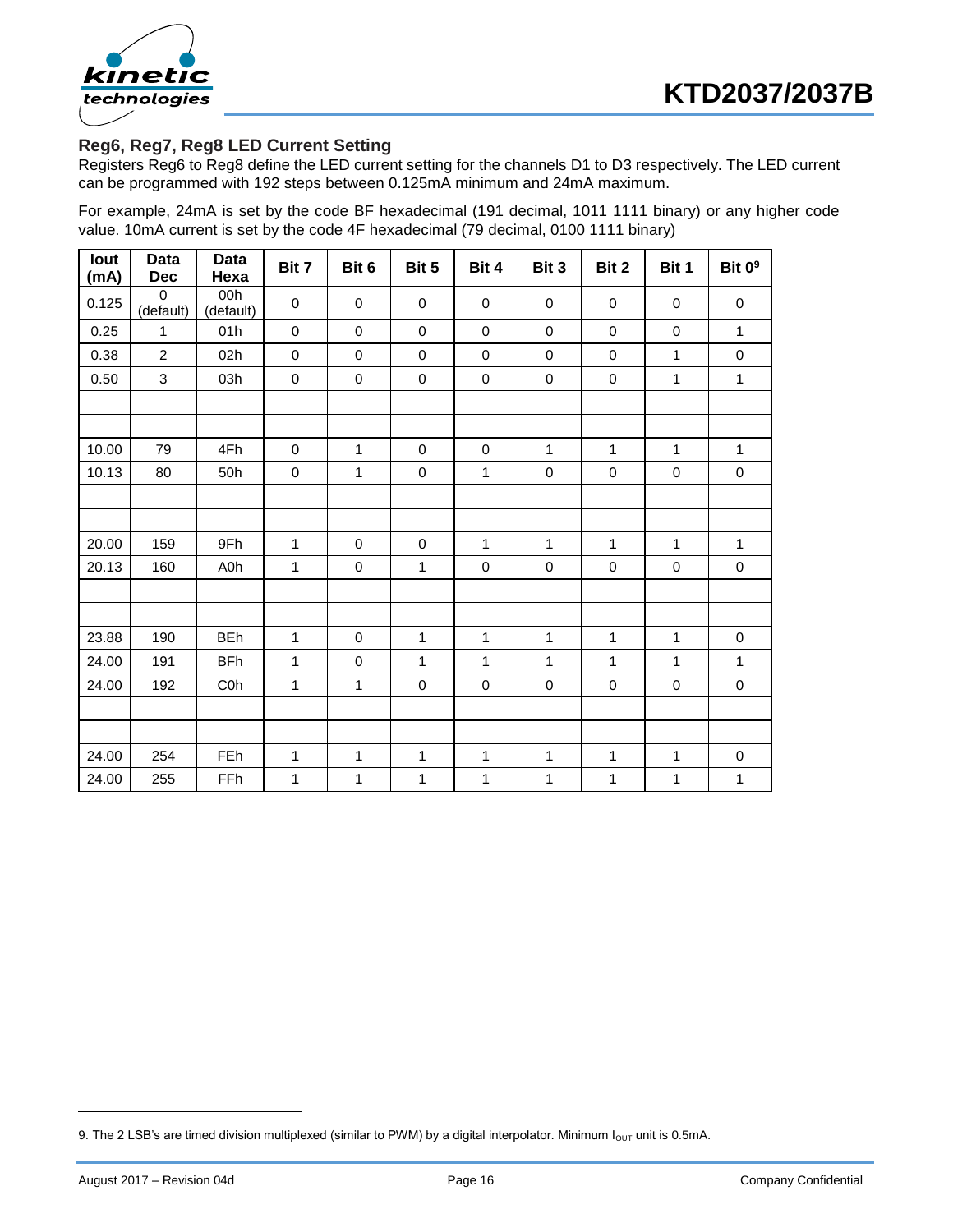

### **AutoBlinQ Mode Operation**

AutoBlinQ mode automatically turns on and off LED1 (on D1 pin) after EN pin goes high without the need to send an I<sup>2</sup>C command. When a phone with a discharged battery is connected to a charger, the phone is off (black screen) and LED1 is blinking to notify that the battery is charging.

Without this feature, during a deeply discharged battery charge stage, the battery indicator light may be off and it appears as though the battery is not charging.

[Figure 5](#page-7-0) illustrates LED1 (connected to D1 pin) pulsing on/off with 2s period (1s on, 1s off) and 8mA max current (IMAX), all other channels are turned off. Other LED1 current options can be requested at the factory for 2mA, 4mA and 6mA.

Once EN input pin is set low, the AutoBlinQ mode stops.



**Figure 9. AutoBlinQ Mode Timing Diagram**

#### **Reg9 AutoBlinQ**

AutoBlinQ mode is controlled by the Enable AutoBlinQ mode bit Reg9[0]. By default, AutoBlinQ mode is enabled with Reg9[0] = 1. By setting this bit to 0, the AutoBlinQ mode can be disabled.

To disable AutoBlinQ mode, write Reg9 = 0x06 to set the Enable AutoBlinQ bit Reg9[0] to 0. Next time EN input goes high, the device will not enter AutoBlinQ mode.

**Important note**: The two bits Reg9 [2:1] must be always 1.

To enable AutoBlinQ mode, write Reg9 = 0x07 to set the Enable AutoBlinQ bit Reg9[0] to 1 (default setting). When EN input goes high, the device enters AutoBlinQ mode.

Once the AutoBlinQ mode starts, 4s after EN goes high, the Auto Started bit Reg9[7] is set to 1. Reg9[7] is a read only bit.

**Important Note**: It is recommended that KTD2037/2037B should be put into the reset state (default state after power-up) before the AutoBlinQ mode is activated. Data 111b should be written to Reg0 [2:0] before enabling AutoBlinQ mode. If the KTD2037/2037B registers were modified and the AutoBlinQ mode is activated without a register reset, the blinking operation may be incorrect.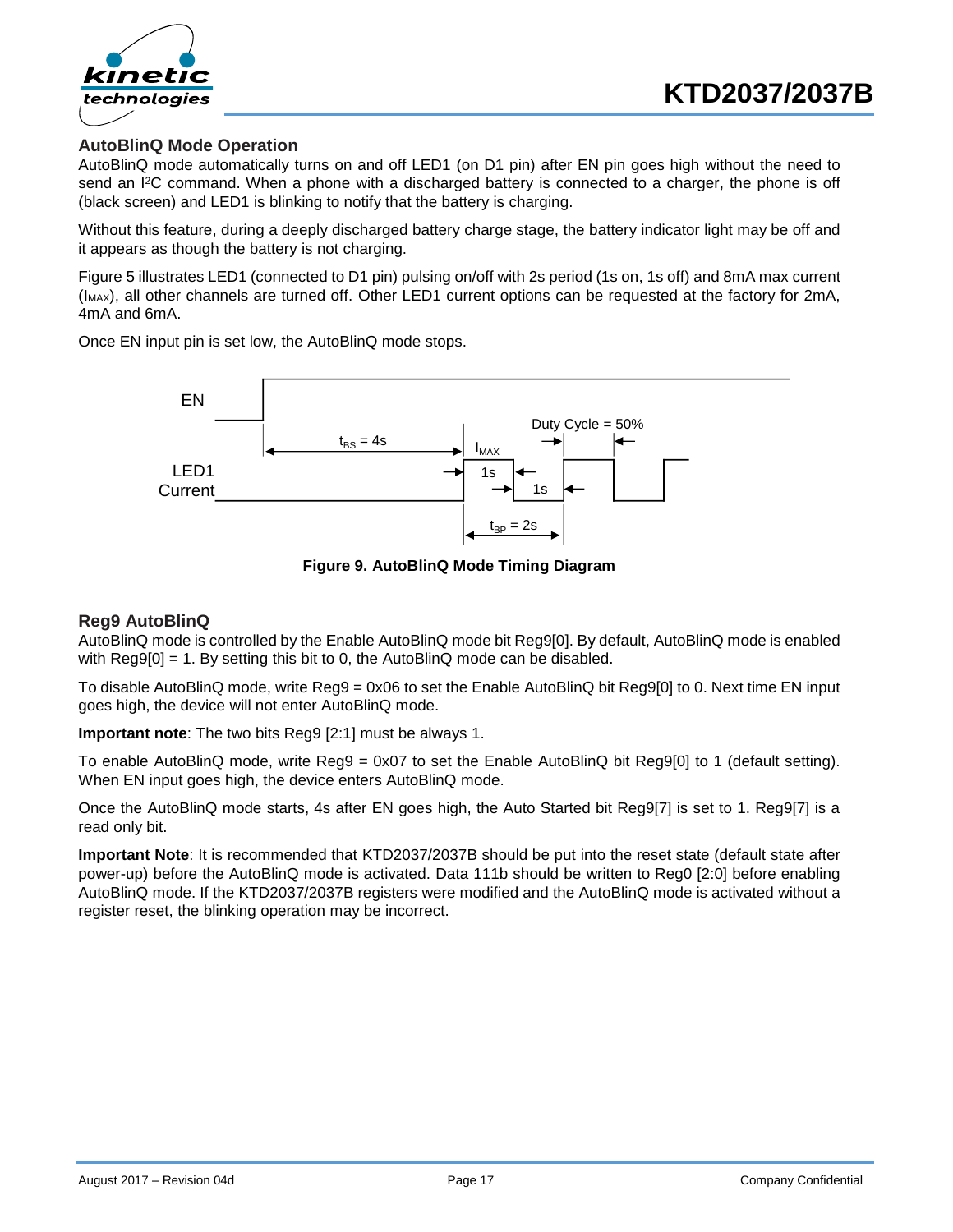



notes: \* Enable AutoBlinQ bit Reg 9 [0] \*\* AutoBlinQ Started bit Reg 9 [7]

**Figure 10. AutoBlinQ Mode**



\*\* AutoBlinQ Started bit Reg 9 [7

**Figure 11. Smartphone AutoBlinQ Mode Operation**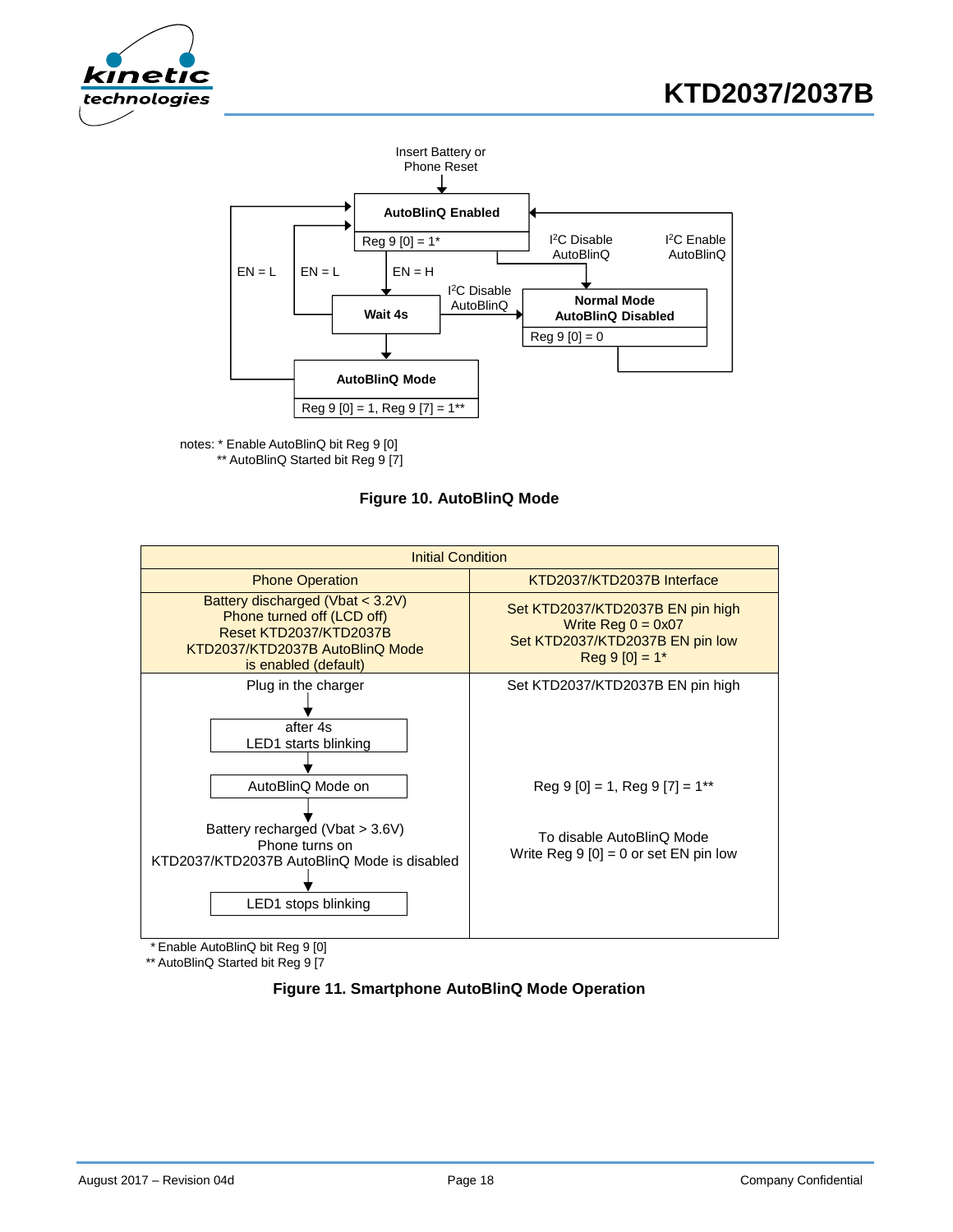



## **Application Information**

#### **I <sup>2</sup>C Interface Protocol**

On the KTD2037/2037B, the ten internal registers Reg0 to Reg9 can be accessed via the I<sup>2</sup>C interface. The I<sup>2</sup>C device address is 0x30 hexadecimal or 110000 binary. The read and write commands allow to modify the content of each register. For further details on the I<sup>2</sup>C protocol, please refer to the I<sup>2</sup>C−Bus Specification, document number 9398 393 40011, from Philips Semiconductors.

The protocol for Write and Read is the following.

#### **Write:**



For example, the command to write KTD2037/2037B register Reg4 (address  $4$ ) = 0, LEDs always OFF:

|  | 0000 |  |  | 100<br>000001 |  | 00000000 |  |  |
|--|------|--|--|---------------|--|----------|--|--|
|--|------|--|--|---------------|--|----------|--|--|

**Note**: For the I<sup>2</sup>C Reset commands ("Reset Register only" and "Reset Complete Chip"), the last byte is followed by a "not acknowledge" (SDA high). For these two commands, the lack of acknowledge at the end of the command is to be ignored.

**Read:**

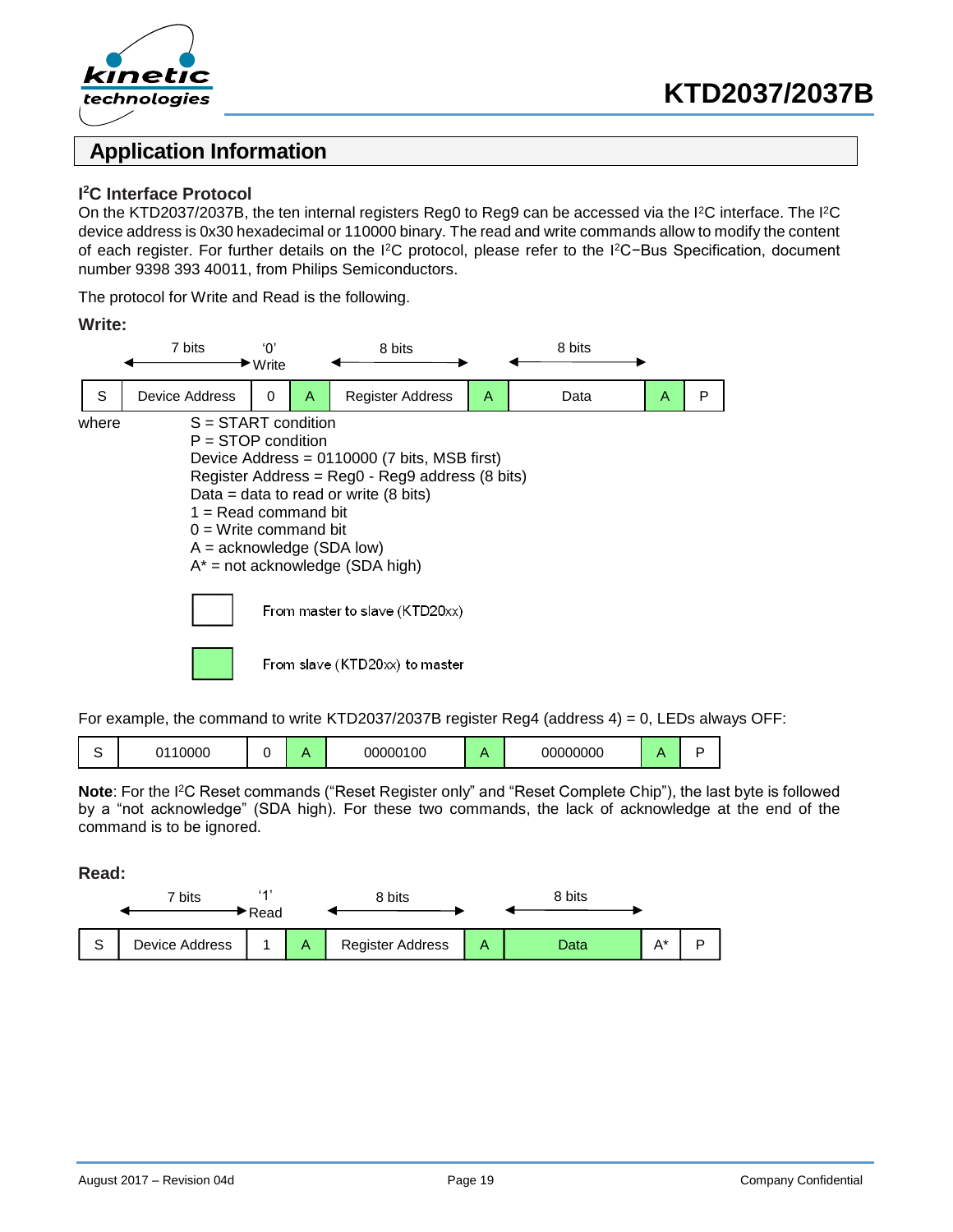

#### **Power Saving, Sleep Mode**

When the KTD2037/2037B is not driving LEDs, for example when all LEDs are off, the driver current consumption can be set to "zero current" by putting the device into shutdown or sleep mode.

The register content is preserved while the device goes into shutdown/sleep mode. To restart with LEDs off, LEDs should be turned off by writing zero into the LED Enable Control register Reg4 before entering the sleep mode.

This can be done by writing into the Enable Control mode register Reg0[4:3] = 01 and select the option "SCL=High & SDA Toggling". The device remains in sleep mode while there is no activity on the SDA line.

The following sequence shows an example where LED3 is flashing initially, then the device is set to sleep mode, then the part is restarted.

LED3 (blue) is flashing. KTD2037/2037B VIN pin current  $(I_{IN}) = 260\mu A$ 

To enter sleep mode: Write Enable Control mode register Reg0[4:3] = 01, for option "SCL=High & SDA Toggling".

LEDs are off.  $I_{IN}$  = "zero" when there is no activity on the SDA line.

To restart the driver: Write Enable Control mode register Reg0[4:3] = 00, for option "SCL & SDA High".

LED3 (blue) is flashing.  $I_{IN} = 260 \mu A$ .

#### **Voltage Headroom**

The lowest headroom voltage is critical for systems with supply voltages nearing 3V, such as battery operated or regulated 3.3V systems. The advancement of LED technologies has made possible lower LED current and lower forward voltage drop (VF). For example, the majority of vendors' Blue LED's VF at 5mA is 3.15V or below. With the cut-off voltage for most 1-cell Li+ powered systems set to 3.3V~3.5V, it is possible to drive RGB LEDs without voltage step-up as long as the internal voltage drop for the driver circuit is specially designed for the lowest voltage possible.

Each current sink of the KTD2037/2037B is designed to allow the lowest operating input voltage without voltage step-up while maintaining current regulation, thus extending the battery run time. When input voltage is low, the internal low impedance current sink adds merely 75mV (typical) headroom on top of the LED forward voltage at 24mA per channel.

The formula is:  $V_{IN(MIN)} = V_{F(MAX)} + V_{SINK(MIN)},$ 

where VIN is the driving voltage applied to the anode of each LED, VF is the forward voltage drop of the LED, and VSINK is the voltage at each Dx. When VIN is high (fully charged battery), VSINK is internally regulated to take the voltage difference between VIN and VF. For instance, if VIN is 4V and VF for LED1 is 3.1V, then VSINK at D1 pin is 0.9V.

When VIN decreases (as the battery discharges), VIN(MIN) governs the lowest supply voltage for the LEDs without losing regulation. The design rule of thumb is to make sure the cut-off voltage is higher than VIN(MIN) for all conditions. It is important to emphasize the definition of "losing regulation"; in this datasheet it is defined as when the LED current drops to 90% of the nominal programmed current level.

At 24mA, the typical VSINK can be as low as 75mV for each Dx pin. Since every LED has a slightly different VF at a given current, the minimum VIN is determined by the highest VF plus 75mV typical. For the case of 24mA programmed current and highest VF of 3.2V, VIN in can go as low as 3.275V without losing LED current regulation. When VIN drops further while the VSINK(MIN) remains constant, VF will be forced lower. As a result, the LED current will reduce according to each LED's V-I curve.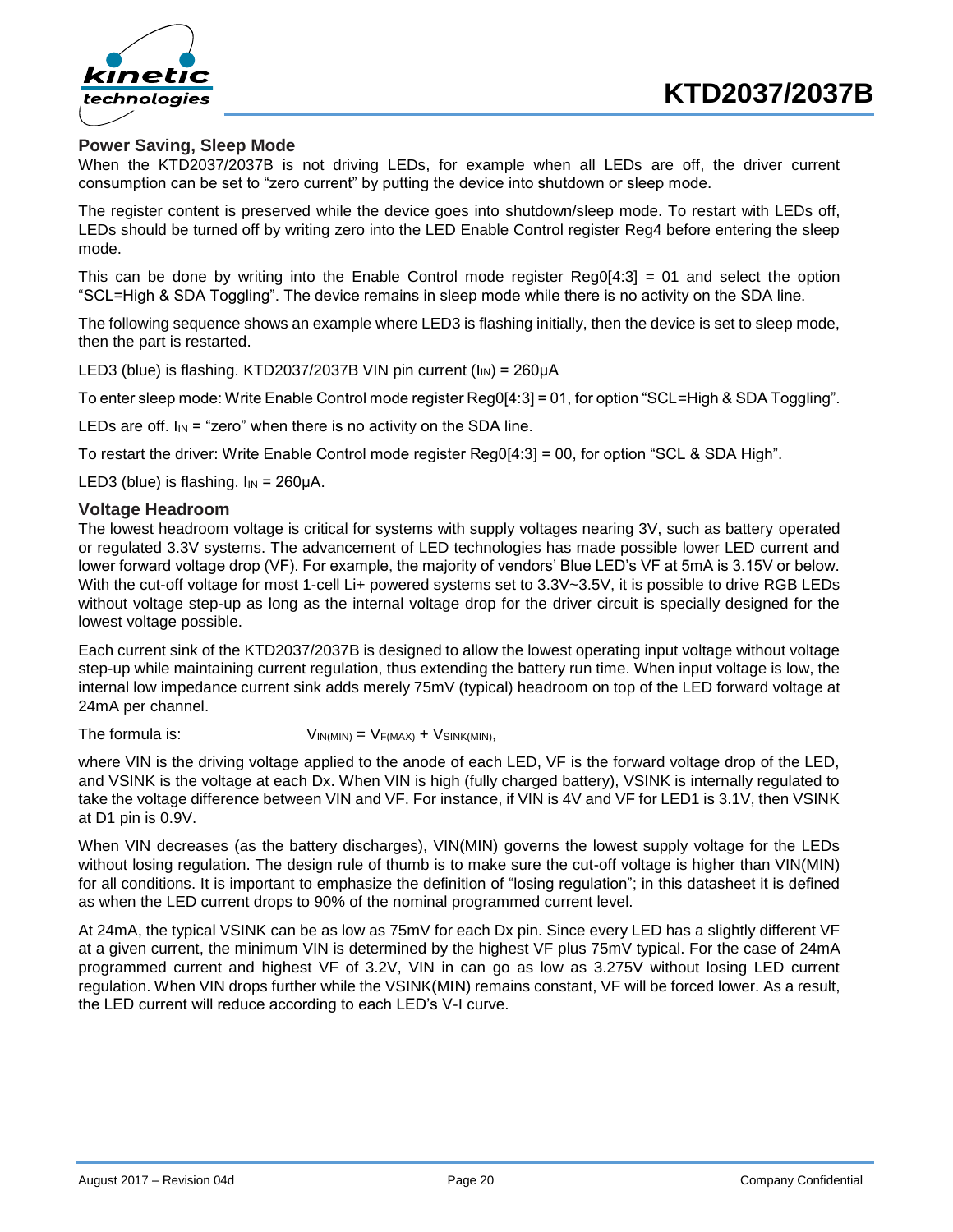

# **Packaging Information**

## **UTDFN 1.5x1.5 – 8 pin**





| <b>Dimension</b> | mm       |              |       |  |  |  |
|------------------|----------|--------------|-------|--|--|--|
|                  | Min.     | Typ.         | Max.  |  |  |  |
| A                | 0.45     | 0.50         | 0.55  |  |  |  |
| A3               |          | $0.127$ REF. |       |  |  |  |
| A <sub>1</sub>   | 0.00     | 0.02         | 0.05  |  |  |  |
| b                | 0.15     | 0.20         | 0.25  |  |  |  |
| D                | 1.45     | 1.50         | 1.55  |  |  |  |
| D <sub>2</sub>   | 1.15     | 1.20         | 1.25  |  |  |  |
| E                | 1.45     | 1.50         | 1.55  |  |  |  |
| E <sub>2</sub>   | 0.65     | 0.70         | 0.75  |  |  |  |
| е                | 0.40 BSC |              |       |  |  |  |
| L                | 0.125    | 0.175        | 0.225 |  |  |  |
| Κ                | 0.200    |              |       |  |  |  |

**Side View**

b

A1

## **Recommended Footprint**



\* Dimensions are in millimeters.